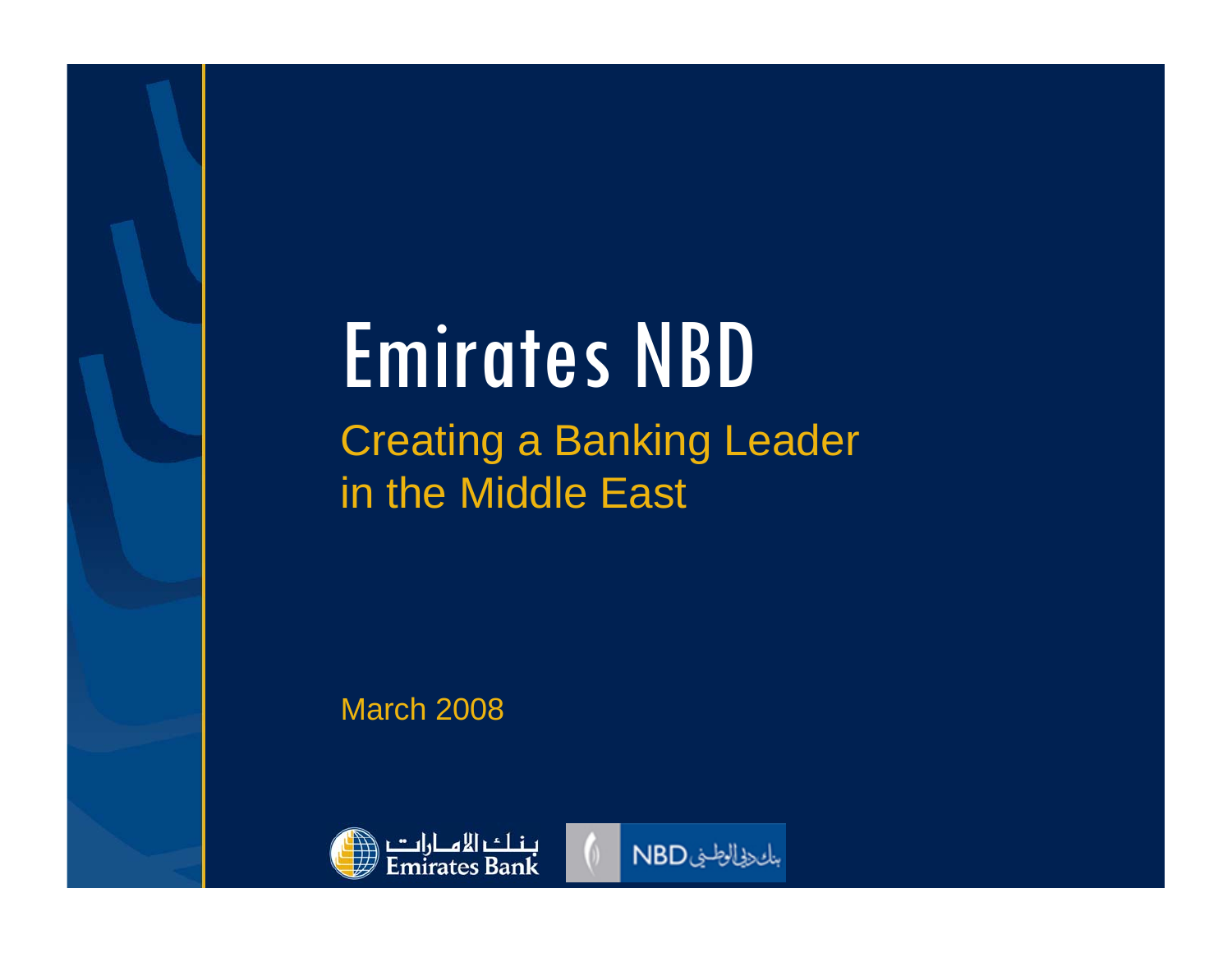

### Forward Looking Statements

# **Emirates NBD**

It is possible that this presentation could or may contain forward-looking statements that are based on current expectations or beliefs, as well as assumptions about future events. These forward-looking statements can be identified by the fact that they do not relate only to historical or current facts. Forward-looking statements often use words such as anticipate, target, expect, estimate, intend, plan, goal, believe, will, may, should, would, could or other words of similar meaning. Undue reliance should not be placed on any such statements because, by their very nature, they are subject to known and unknown risks and uncertainties and can be affected by other factors that could cause actual results, and the Group's plans and objectives, to differ materially from those expressed or implied in the forward-looking statements.

There are several factors which could cause actual results to differ materially from those expressed or implied in forward looking statements. Among the factors that could cause actual results to differ materially from those described in the forwardlooking statements are changes in the global, political, economic, business, competitive, market and regulatory forces, future exchange and interest rates, changes in tax rates and future business combinations or dispositions.

Emirates NBD undertakes no obligation to revise or update any forward looking statement contained within this presentation, regardless of whether those statements are affected as a result of new information, future events or otherwise.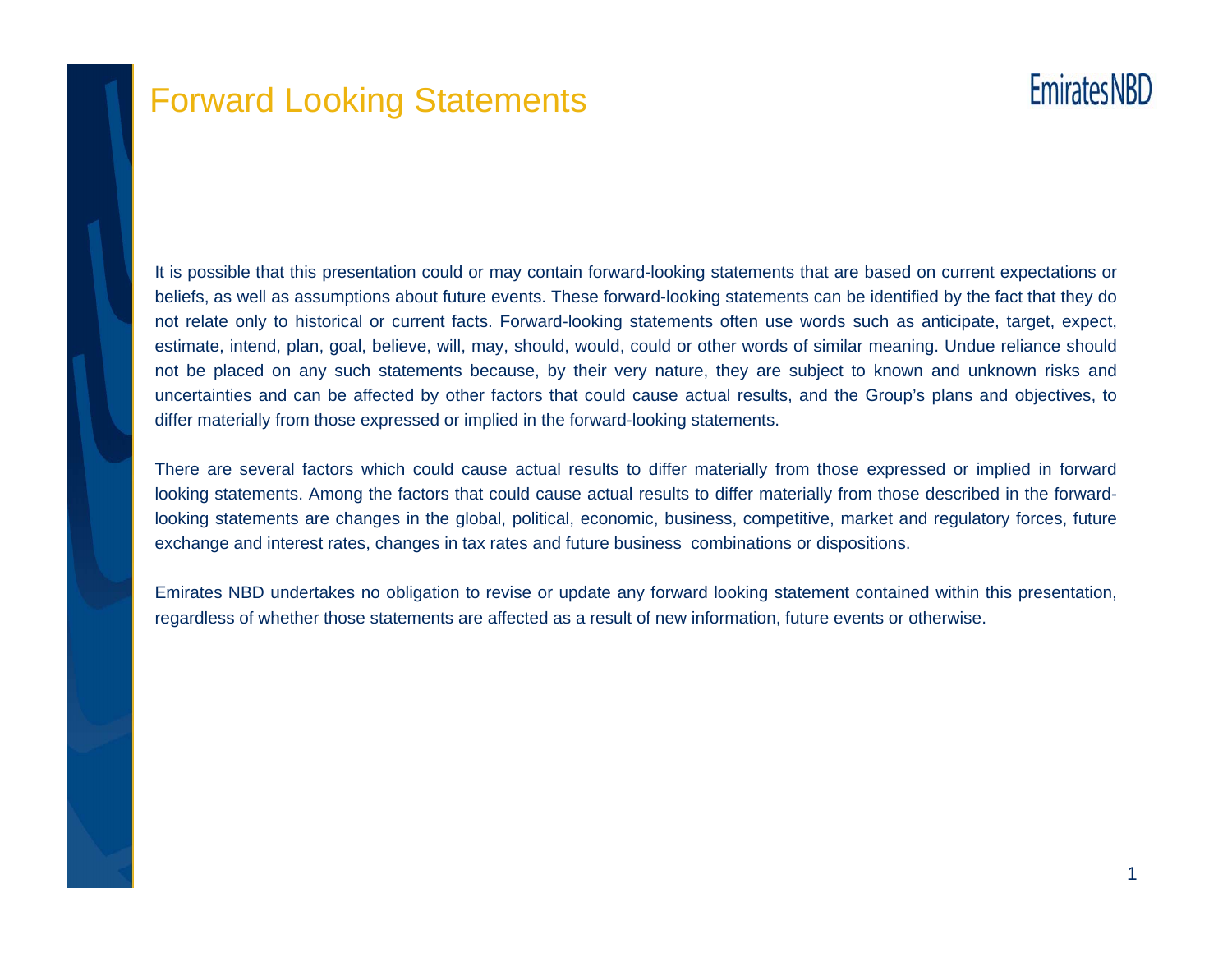

### **Contents**



**Introduction**

**Rationale for the Merger**

**Financial Overview and key Indicators**

**Integration Update**

**Strategic Focus**

**Appendix**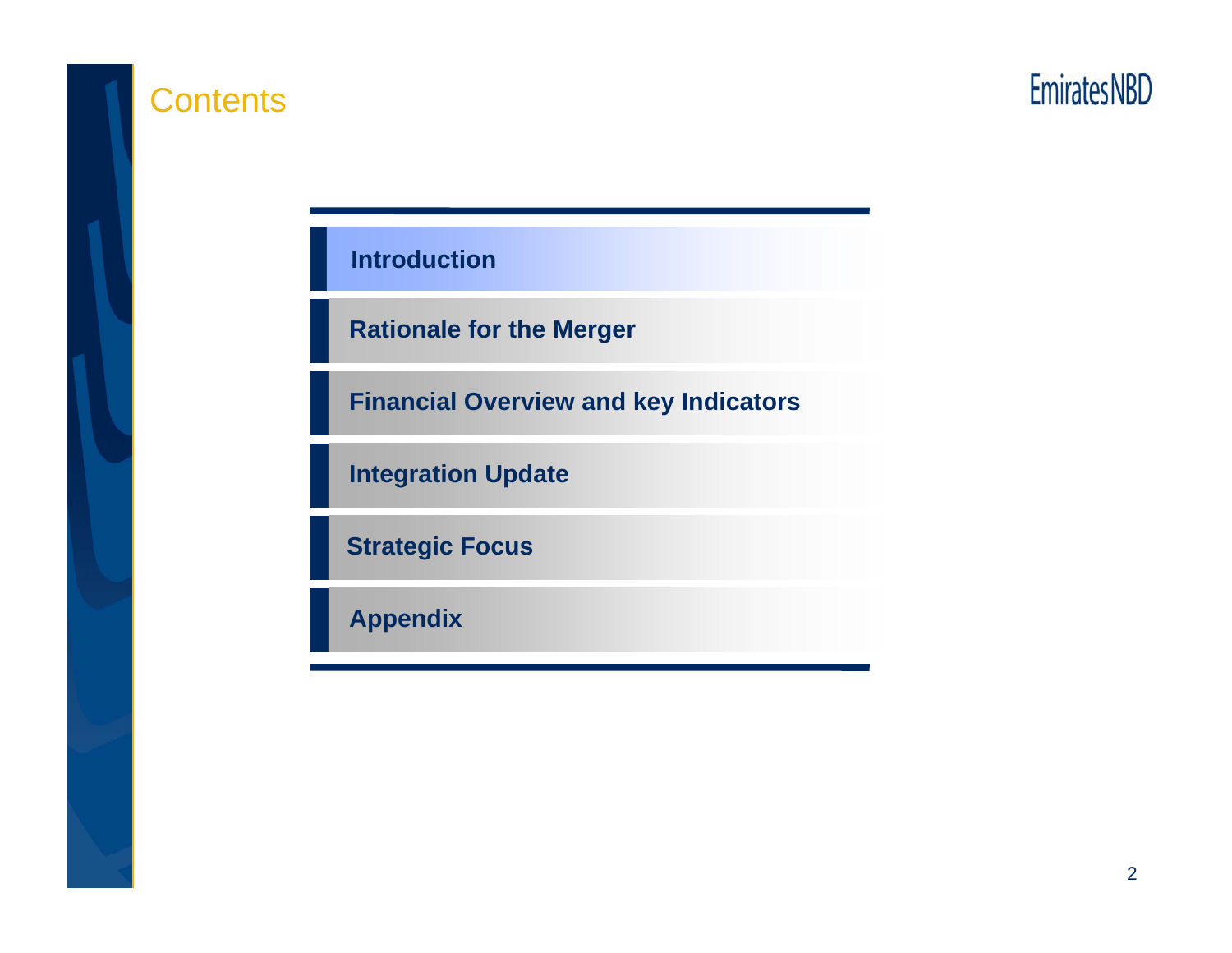### Vision & Mission

**Emirates NBD** 

#### Emirates NBD's Vision

*To be globally recognised as the leading and most dynamic financial services provider based in the Middle East*

#### Emirates NBD's Mission Statement

*Emirates NBD provides innovative financial products and services to fulfill the financial goals of our customers throughout the world*

We win and keep stakeholder trust by:

- **Delivering a personal and superior Customer Experience;**
- Offering an exciting place to work that encourages career development and rewards Superior Performance;
- Contribution to growth and Prosperous Development of the UAE and the Region;
- Creating consistent, exceptional, long-term Shareholder Value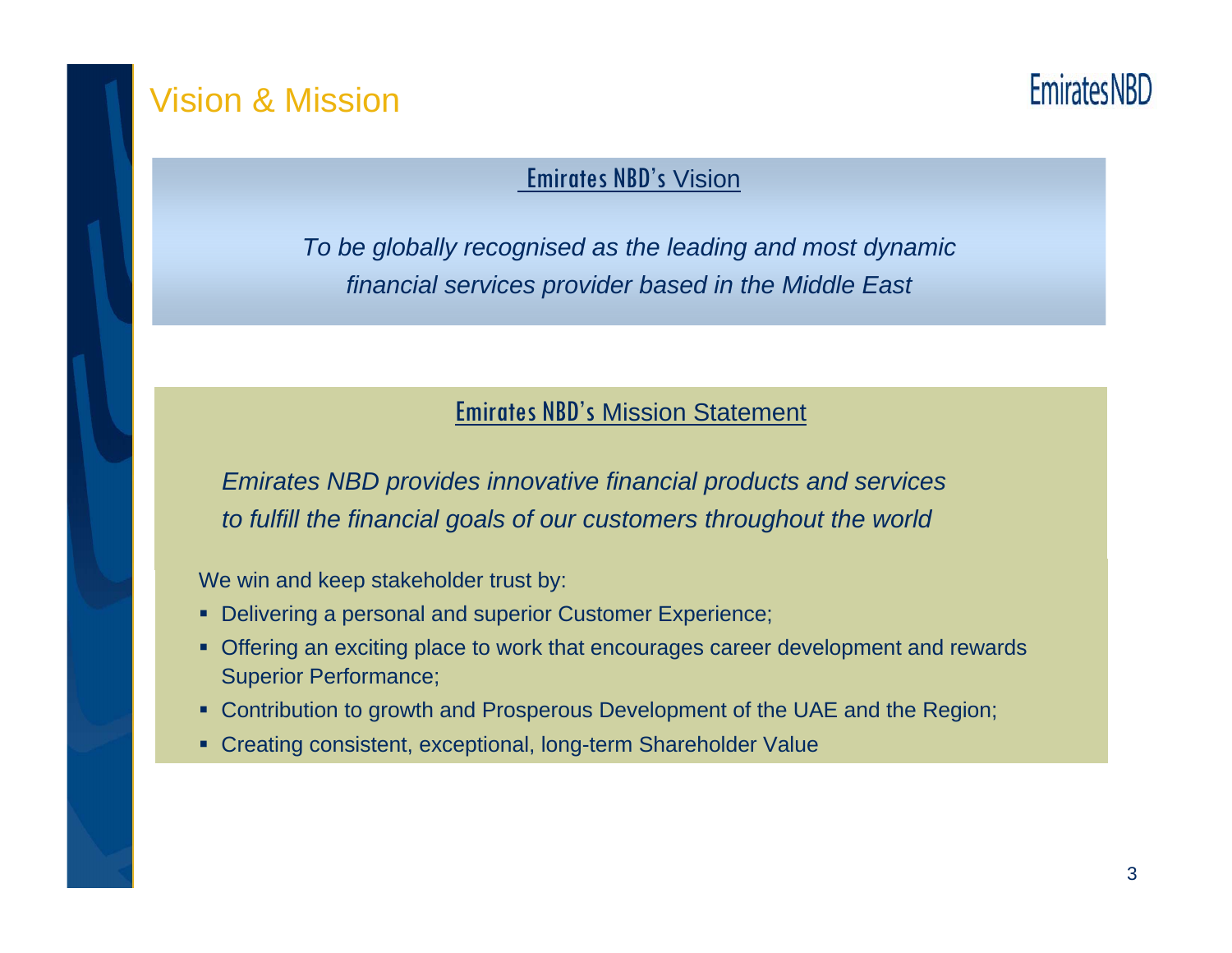# Emirates NBD – A New Regional Powerhouse



| <b>Creation of the</b><br><b>UAE's Leading</b><br><b>Bank</b> | Largest Banking merger in the MENA region.<br>$\bullet$<br>56% owned by Government of Dubai; 44% Free Float<br>$\bullet$<br>Largest UAE bank by assets and market capitalization<br>$\bullet$<br>Market share of 21% of Assets and 19% of Deposits<br>$\bullet$<br>Corporate / Retail banking powerhouse<br>$\bullet$<br>Significantly enhanced distribution network in the UAE with 114<br>$\bullet$<br>branches and 440 ATM's.                                    |
|---------------------------------------------------------------|---------------------------------------------------------------------------------------------------------------------------------------------------------------------------------------------------------------------------------------------------------------------------------------------------------------------------------------------------------------------------------------------------------------------------------------------------------------------|
| <b>Increased</b><br><b>Financial Strength</b><br>and Scale    | Largest bank by assets in the GCC<br>Top 5 regional bank by market capitalization<br>$\bullet$<br>Well capitalized with the highest shareholders' equity among UAE Banks<br>$\bullet$<br><b>Expanded regional presence</b><br>$\bullet$<br>Significant strengthening of competitive positioning<br>$\bullet$<br>Diversified business mix<br>$\bullet$<br>Strategically positioned to capture high growth potential of domestic<br>$\bullet$<br>and regional market. |
| <b>Superior Value</b><br><b>Creation Potential</b>            | Significant cost and revenue synergies driving value creation                                                                                                                                                                                                                                                                                                                                                                                                       |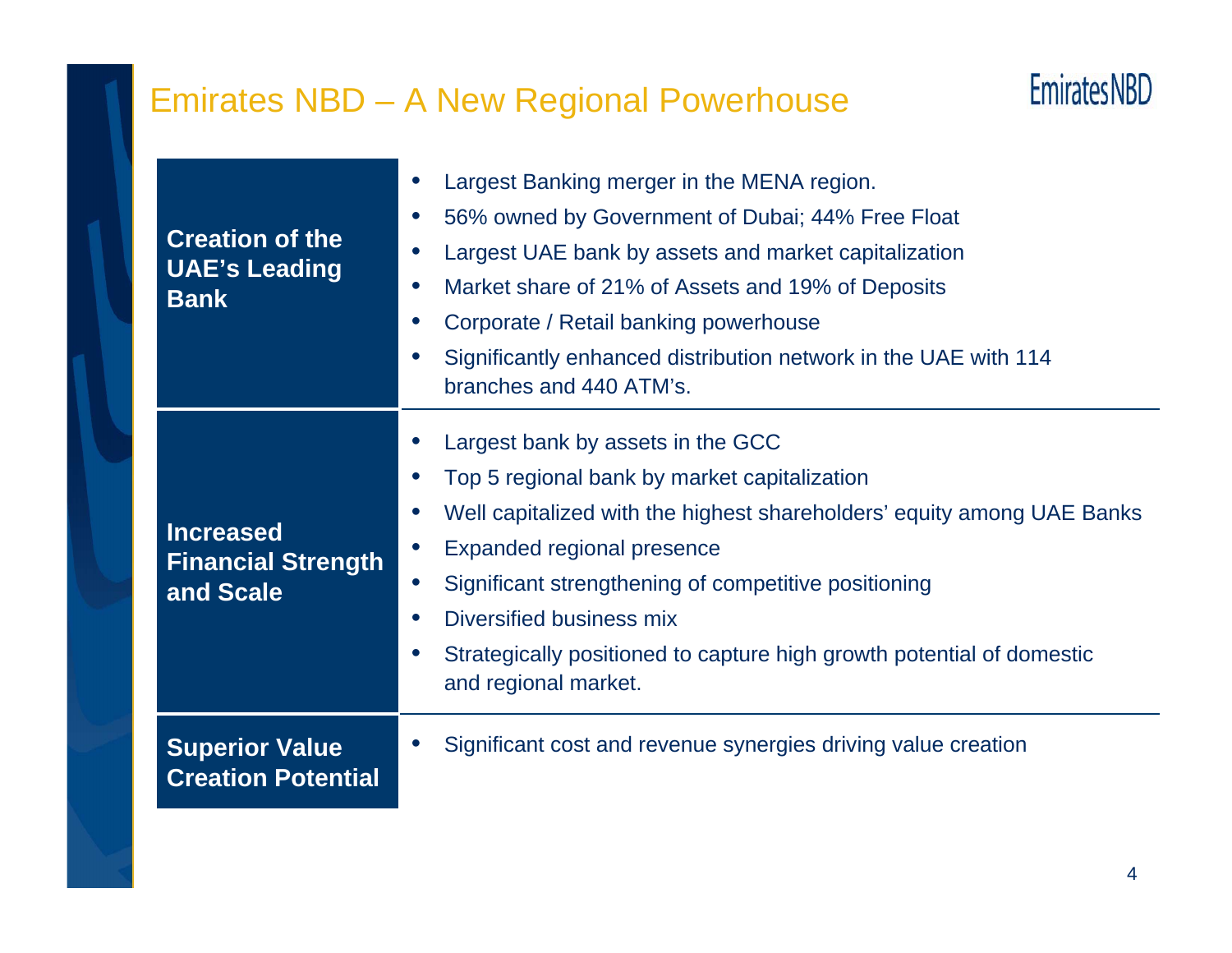### Corporate Structure

# **EmiratesNBD**

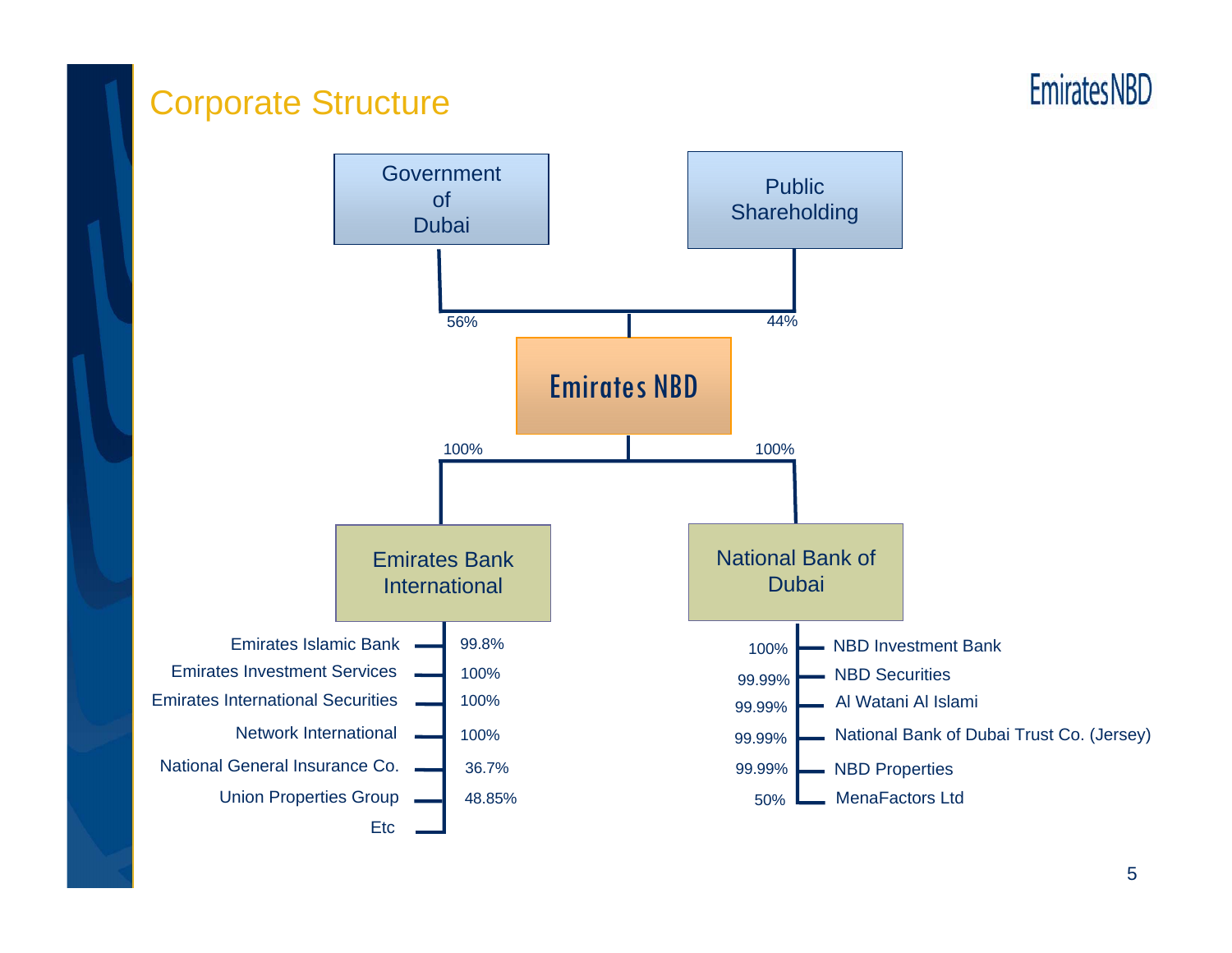### Emirates NBD Board and Management



#### **Emirates NBD's Board was formed with an equal number of members from EBI & NBD**

- H.E. Ahmed Humaid Al Tayer *(Chairman)*
- H.E. Easa Saleh Al Gurg
- Khalid Jassim Kalban
- Hamad Mubarak Buamim
- Abdulla Bin Sultan Bin Mohamed Al Owais
- H.E. Mirza Hussain Hassan Al Sayegh
- Abdullah Mohammed Saleh*(Vice Chairman)*
- Fardan Bin Ali Alfardan
- H.E. Abdullah Ahmed Lootah
- ٠ R. Douglas Dowie
- Omar Abdullah Al Futtaim
- **Buti Obaid Buti Al Mulla**

#### **Emirates NBD has a professional management team**

■ Rick Pudner *(Chief Executive Officer)* Abdul Wahed Al Fahim*(GM Wholesale)* Jamal Bin Ghalaita*(GM Consumer Banking & Wealth Mgmt)* Shahzad Shahbaz*(CEO Investment Banking)* John Eldredge *(GM Treasury & Markets)* Kevin Flannery *(GM International)* Sanjay Uppal *(Group Chief Financial Officer)* Joachim Block *(Chief Risk Officer)*  Abdulla Qassem*(GM IT & Operations)* ■ Husam Al Sayed *(GM Human Resources)* Leslie Rice*(GM Integration)*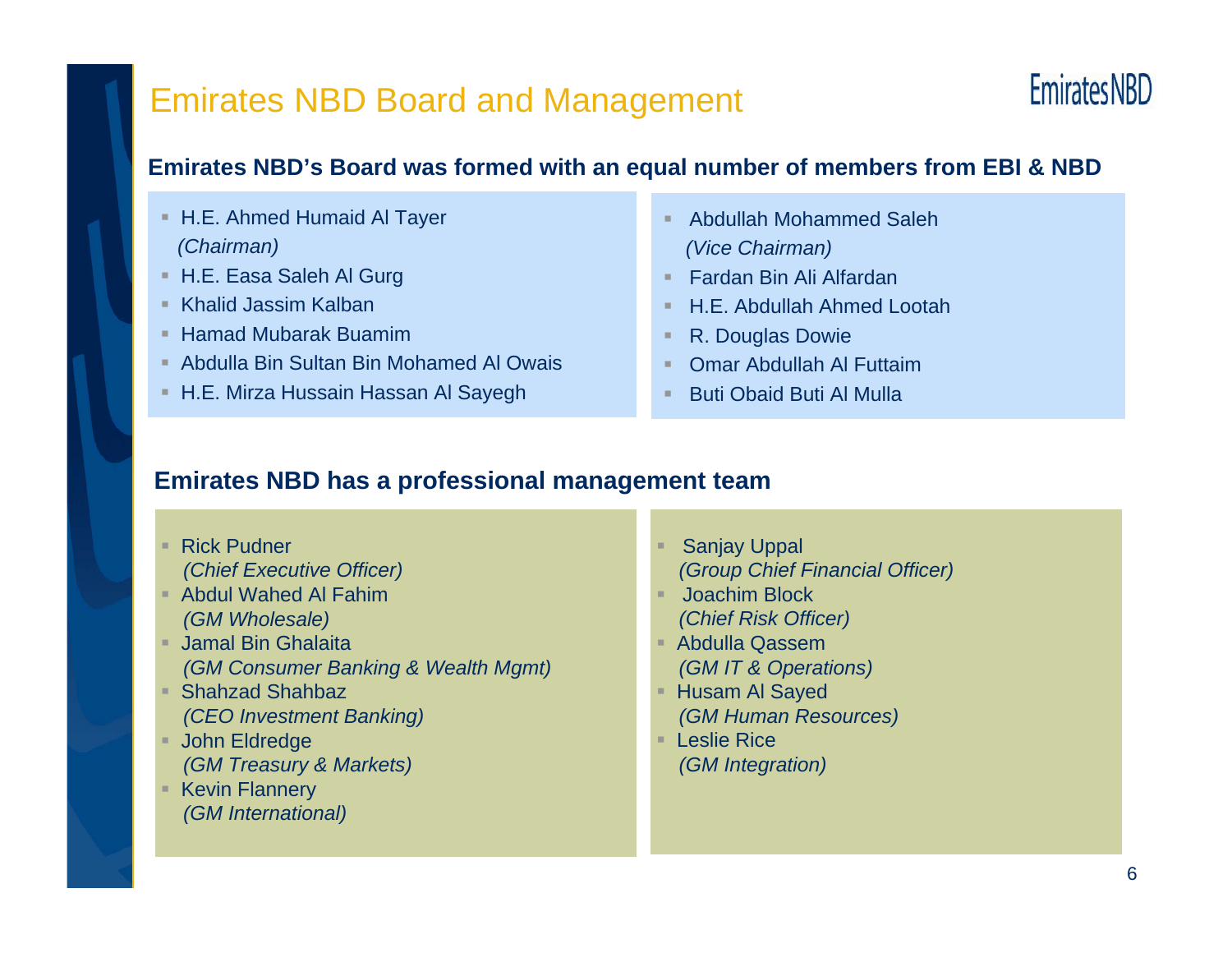

# Strong Credit Ratings



**Moody's**<sup>1</sup> **S&P**<sup>2</sup> **Fitch**<sup>3</sup> **EBI NBD**• A1/P-1 $\bullet$  A1/P-1 • A/Positive/A-1 $\bullet$  AA-  $\bullet$  -**Current Ratings** • A/Positive/A-1**Capital Intelligence**<sup>4</sup>  $\bullet$  AA- $\bullet$  AA-

1 Moody's Long-term rating/Short-term rating

2 S&P Credit rating

3 EBI' s Long term Issuer Default rating is AA-; NBD has not been rated by Fitch. Support rating available by both EBI and NBD is '1'

4 Capital Intelligence Foreign currency long term rating for EBI recently upgraded to AA-.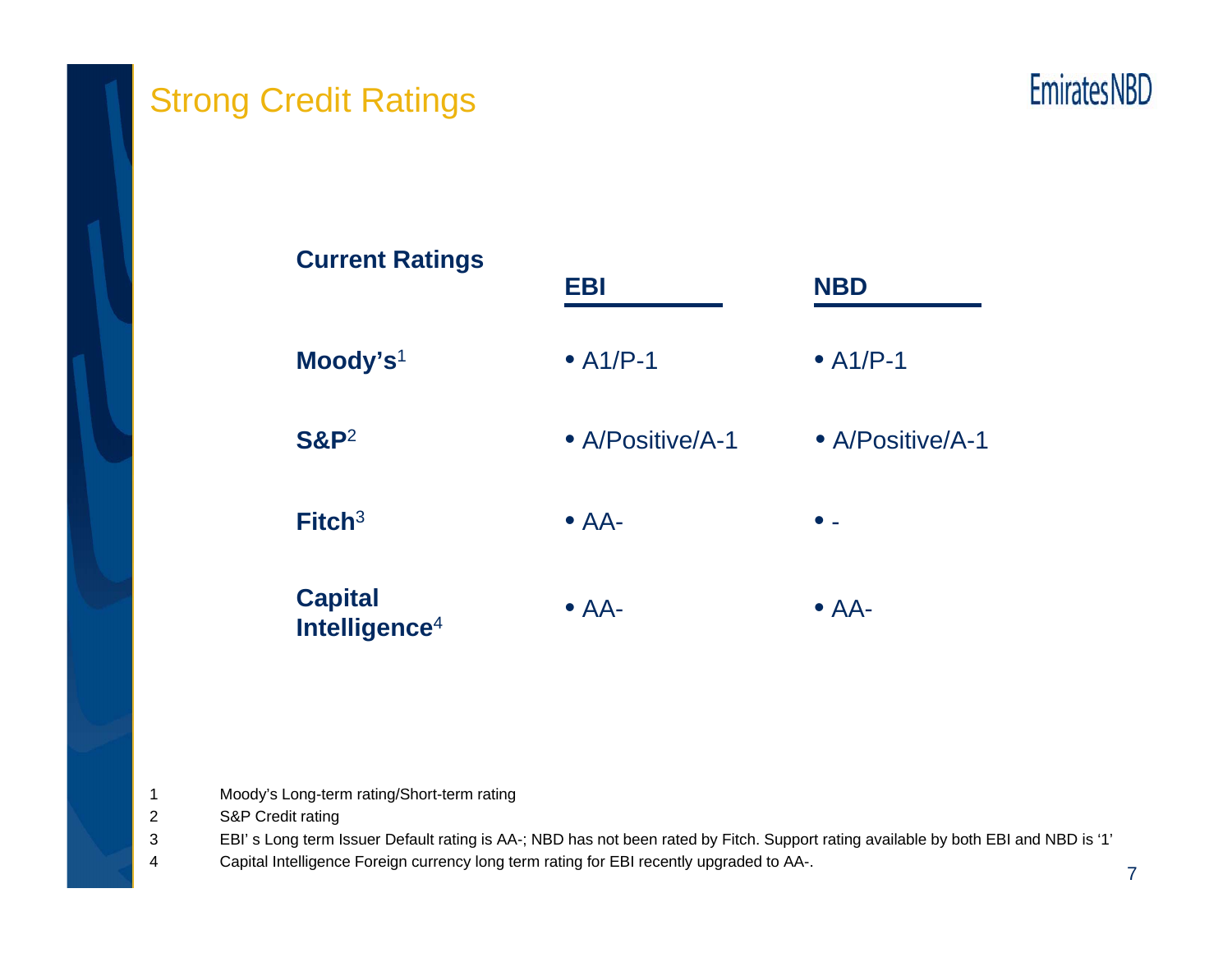# **EmiratesNBD**

#### **Introduction**

**Rationale for the Merger**

**Financial Overview and key Indicators**

**Integration Update**

**Strategic Focus**

**Appendix**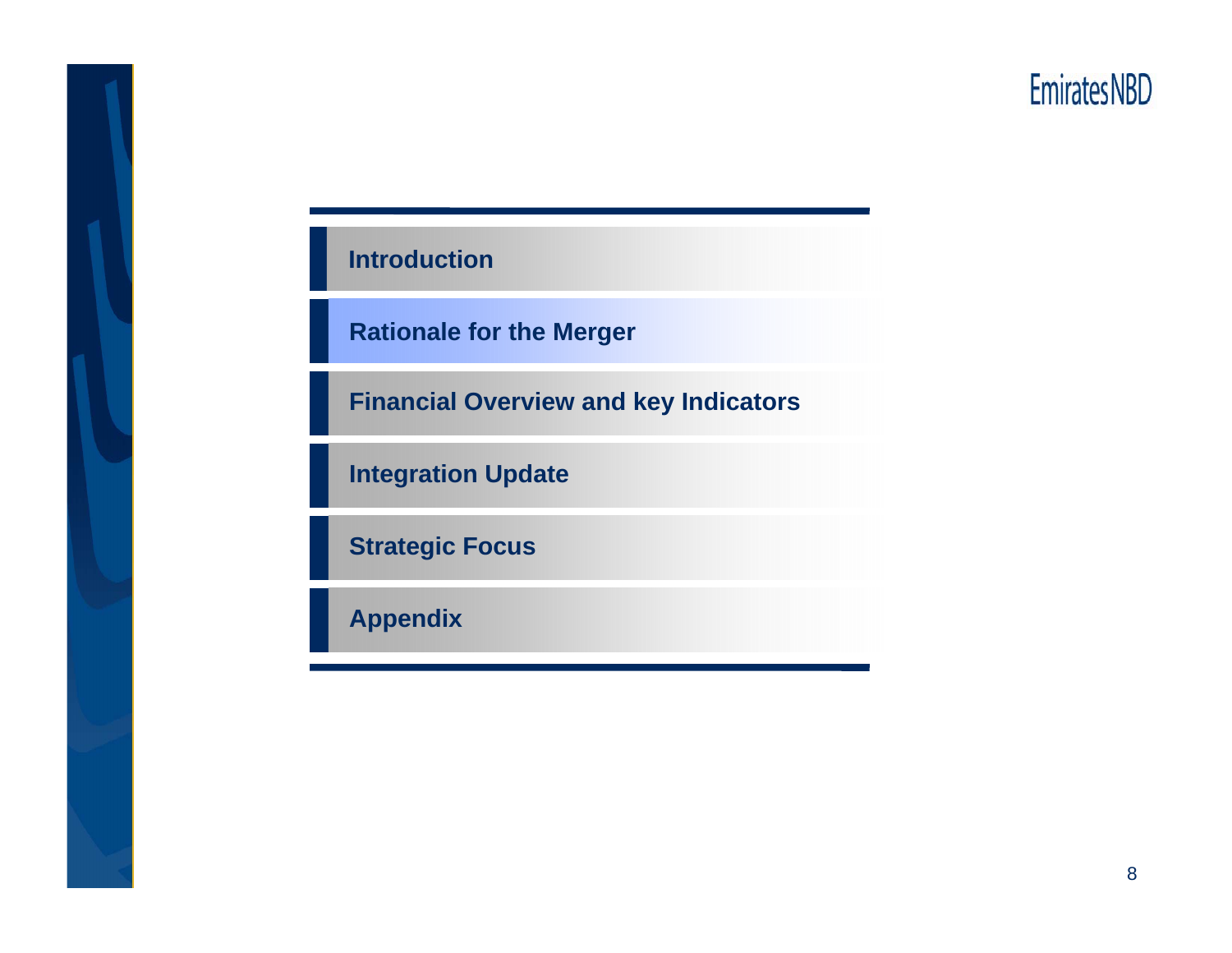### Merger context and aspirations

# **EmiratesNBD**

#### *What merger has led to so far …*

#### **Creation of UAE champion**

- • Largest UAE bank by assets and market capitalisation
- • Enhanced distribution network and business mix strengthening competitive position

#### **Increased financial strength/ scale**

- • Largest bank in GCC by assets and Top 5 player by market capitalisation
- Increased regional presence

#### **Superior value creation potential**

• Significant cost and revenue synergies driving value creation

#### *The merger provides a strong foundation …*

- To become the **leading regional financial institution,** with an increasing international presence **1**
- To **leverage financial strength, scale and market positioning** to capture domestic and regional opportunities **2**
- To become the **partner of choice** for corporate and retail clients seeking financial services in the GCC**3**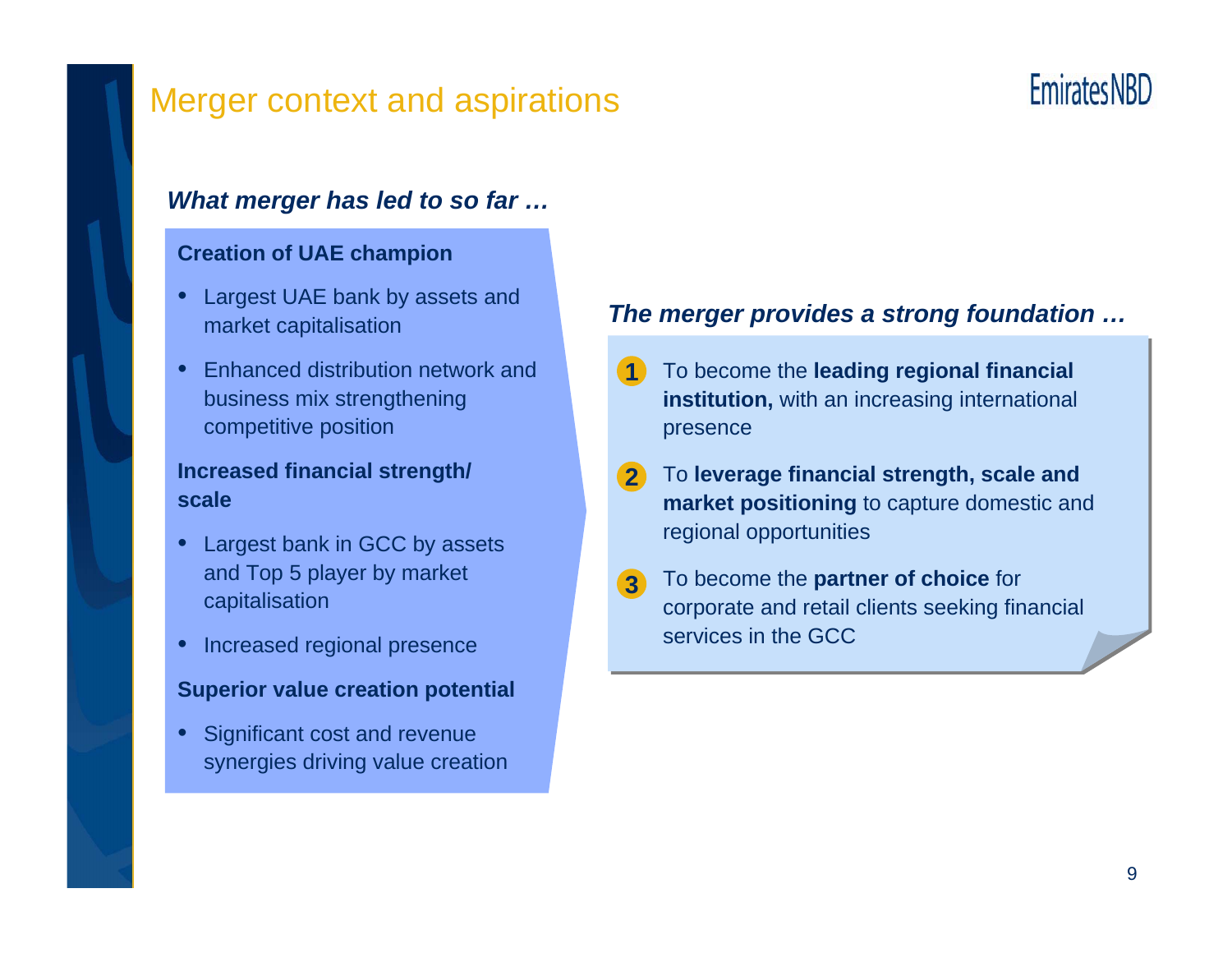# **Emirates NBD**

### The merger will provide significant benefits to all stakeholders

- • Enhanced regional and international expansion opportunities
- Increasing financial strength and capital position to support future growth
- Value creation through established management expertise and best practices

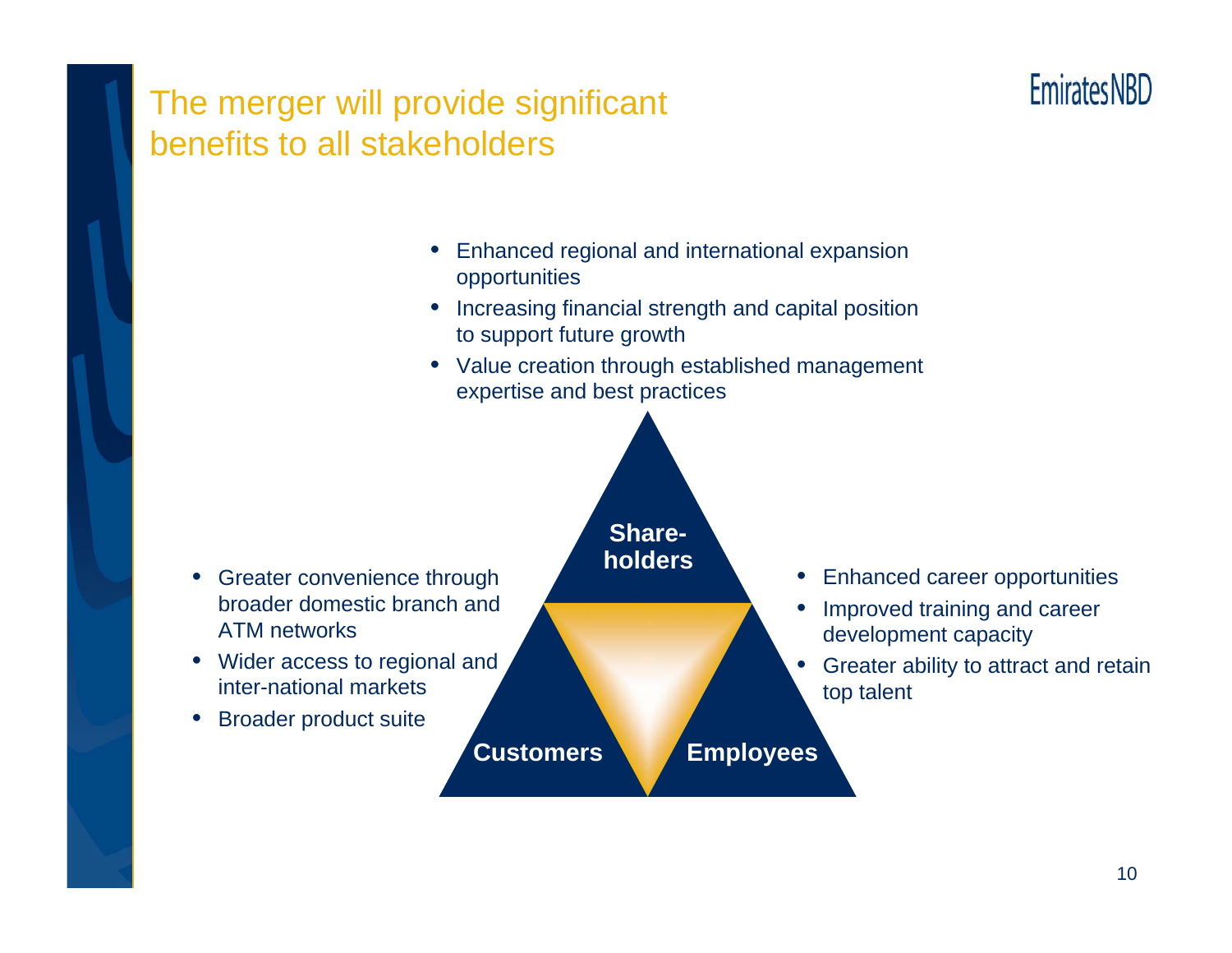### Emirates NBD leads the UAE Banking Sector . . .



#### **Assets**\$b, YE 2007





#### **Net profits** \$m, FY 2007



*\* Tangible Shareholder's Equity which excludes Goodwill and Intangibles*

Source: Bank websites; Press releases; Newswires; team analysis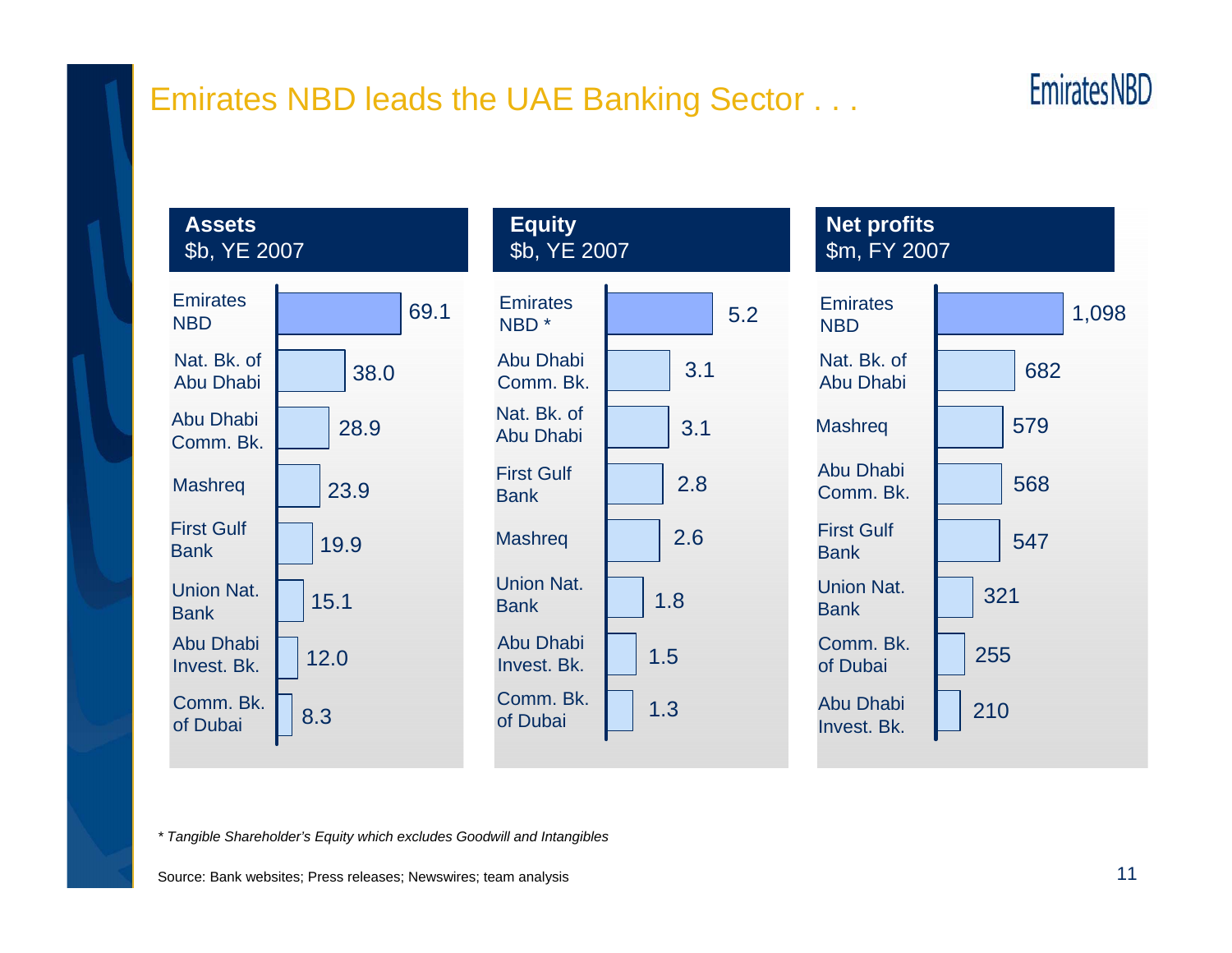# . with the largest domestic market share...





#### **2007 Islamic assets market share**



- *\* Includes government loans; Islamic loans; net of provisions; excludes interbank loans*
- *\*\* Includes government Deposits; Islamic Deposits*
- *\*\*\* Based on 2007 assets for Tamweel, Amlak, SIB, DIB, ADIB and Emirates NBD based on 2007 Annual Results.*

Source: Retail and corporate loans are included net of provisions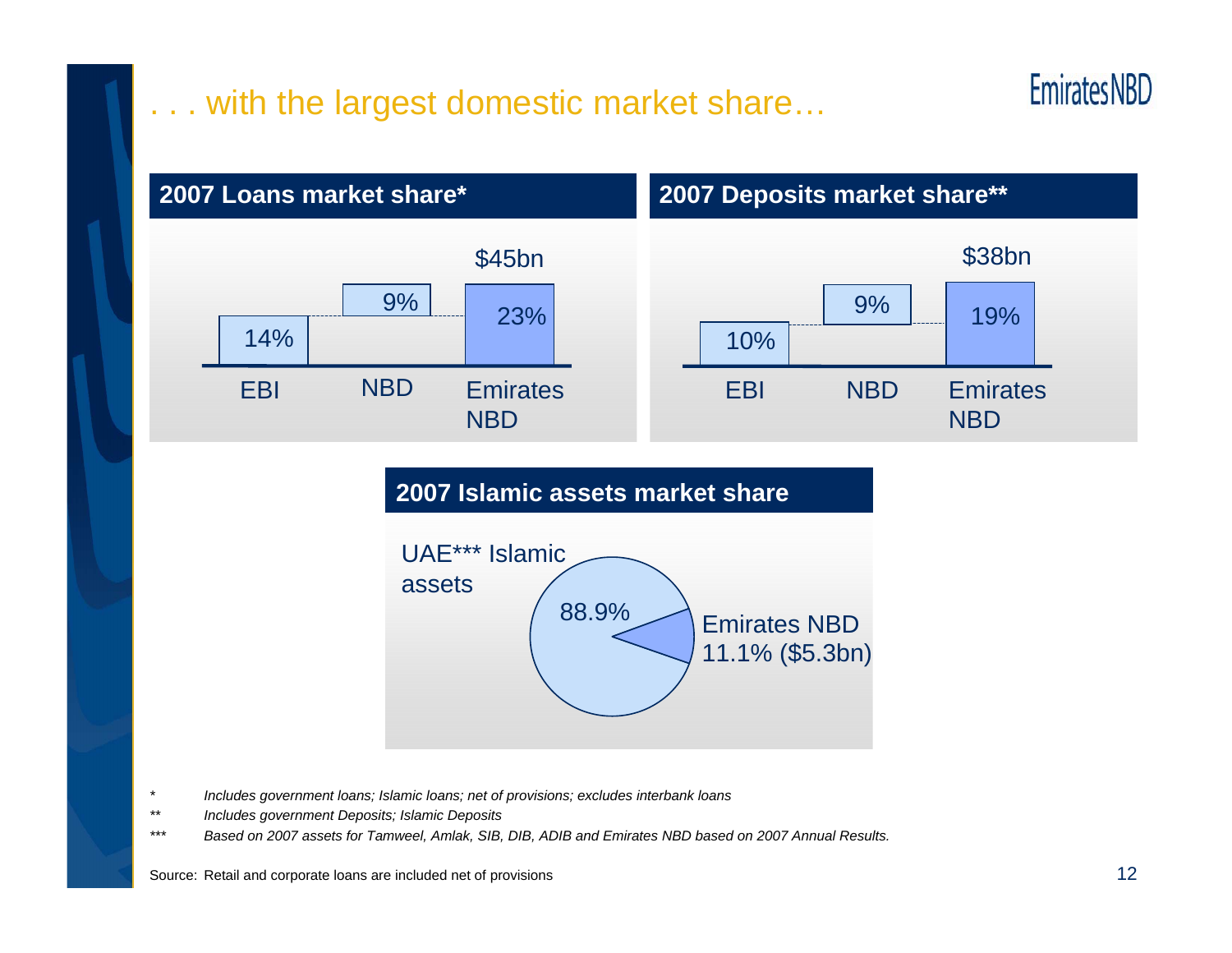# Emirates NBD is the largest bank in GCC by assets FY 2007

# **Emirates NBD**

Nat. Bank of Abu DhabiAl Rajhi Bank Arab Banking Corp. Riyad Bank Kuwait Finance**House** Qatar National **Bank** Emirates NBDNat. Comm.BankNat. Bank of KuwaitSAMBA**GCC ranking by assets**  \$b, YE 2007 **Equity** \$b, YE 2007 **GCC ranking by profits**  \$m, FY 2007 69.155.642.341.038.0 33.332.732.332.131.4Emirates NBD \*Nat. Comm.BankAl Rajhi Bank Nat. Bank of KuwaitKuwait Finance**House SAMBA** Qatar National **Bank** Riyad Bank Nat. Bank of Abu DhabiAbu Dhabi Comm. BankAl Rajhi Bank 1,719 Nat. Comm.Bank**SAMBA** Kuwait Finance**House** Emirates NBDNat. Bank of KuwaitRiyad Bank Banque Saudi FransiQatar National BankNat. Bank of Abu Dhabi6.3 1,603 5.55.25.14.83.83.53.13.17.91,279 1,187 1,098 1,002 822722689682 U.A.E.KSA Kuwait Qatar Bahrain

*\* Tangible Shareholder's Equity which excludes Goodwill and Intangibles*

Source: Bank websites; Press releases; Newswires; team analysis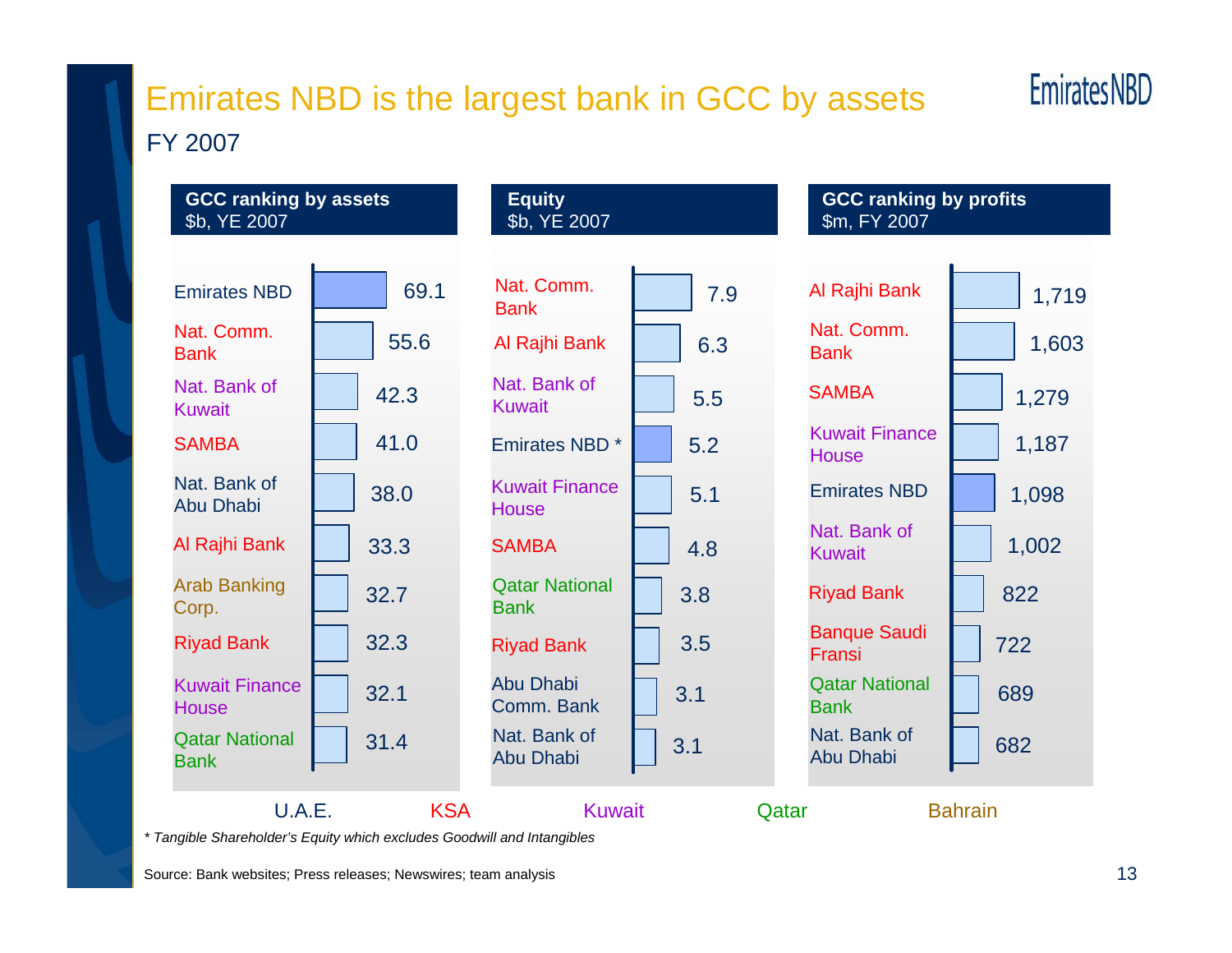# Emirates NBD is building a geographically diversified footprint



**Emirates NBD**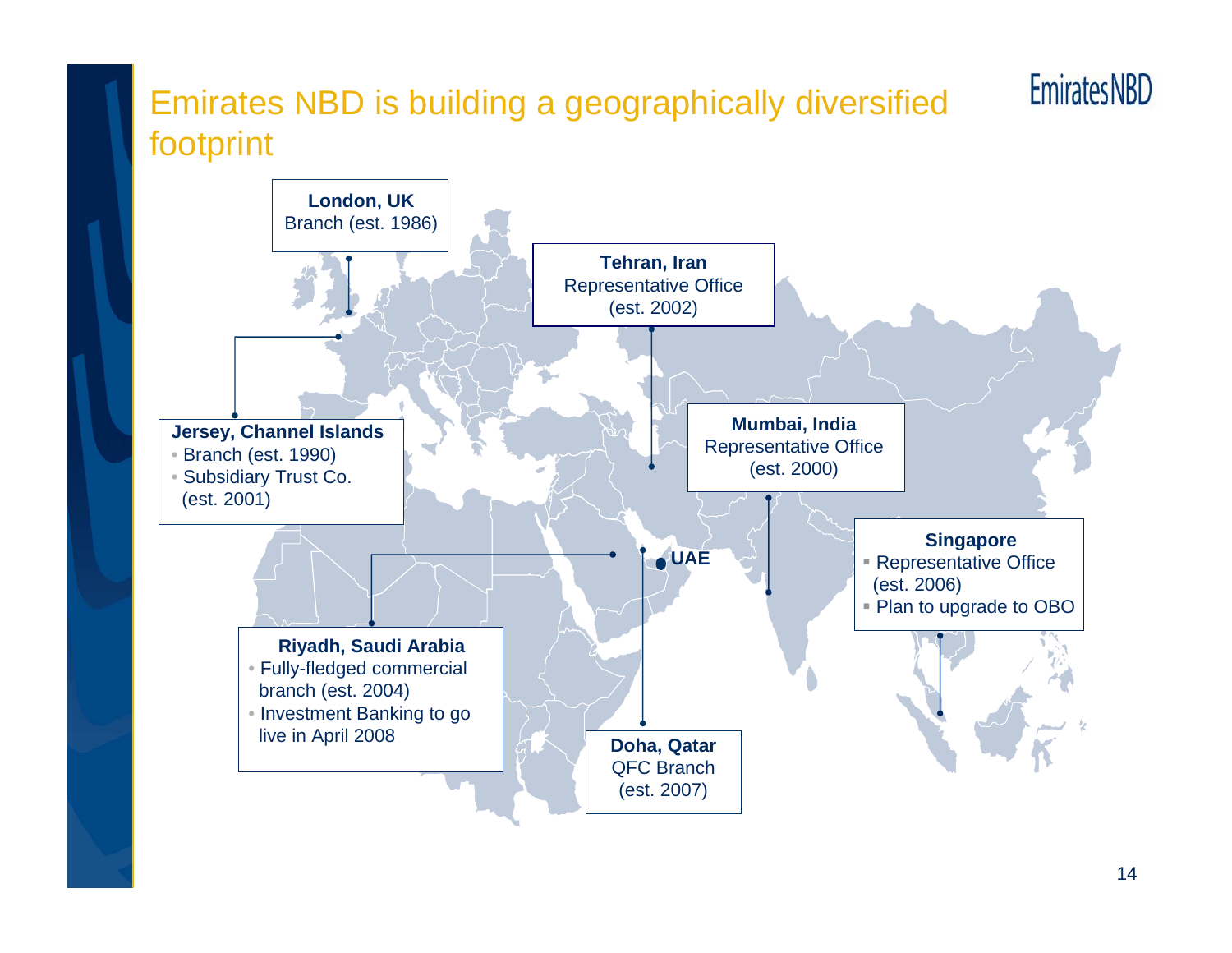### Market has responded positively to the merger





15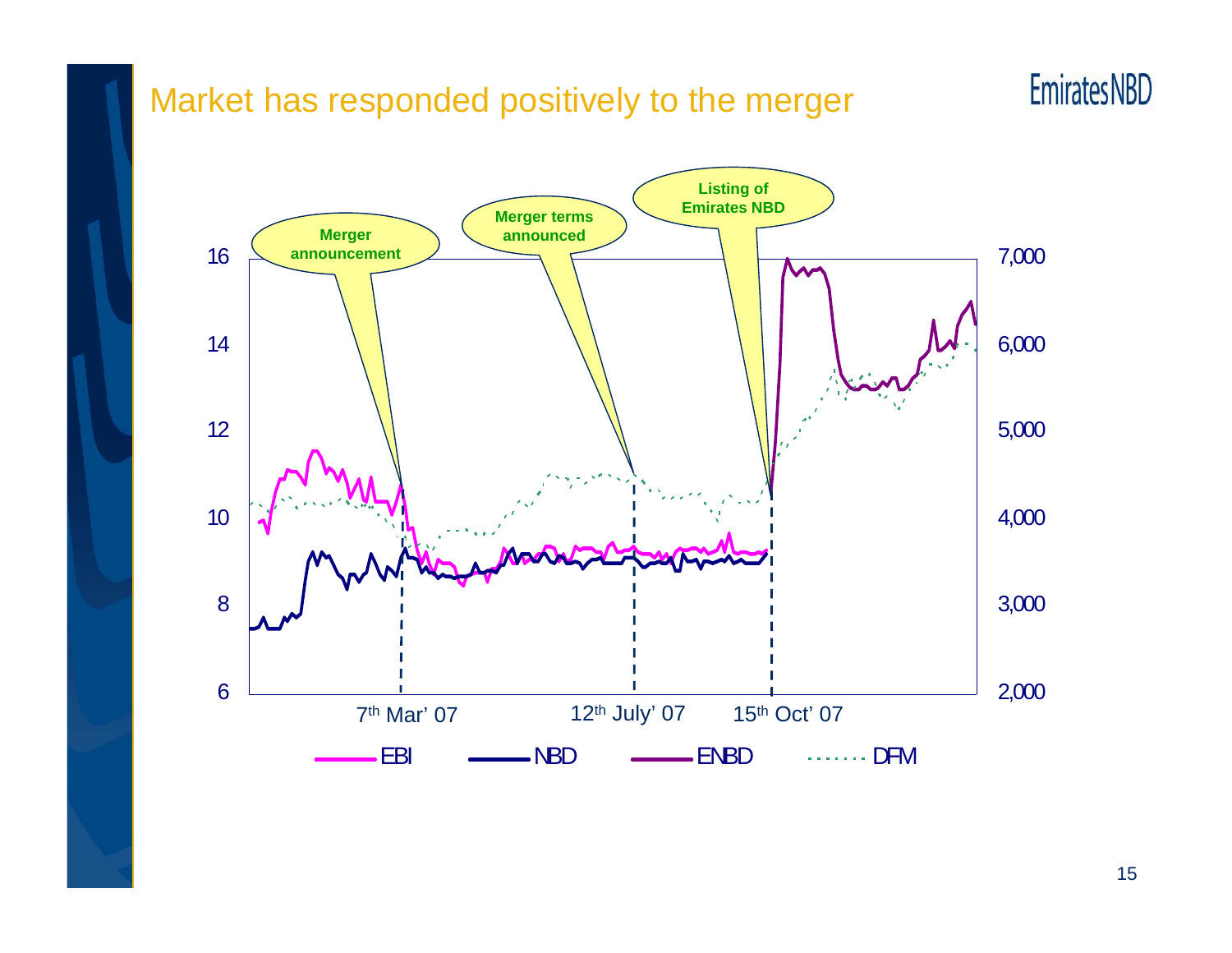# **EmiratesNBD**

#### **Introduction**

**Rationale for the Merger**

**Financial Overview and key Indicators**

**Integration Update**

**Strategic Focus**

**Appendix**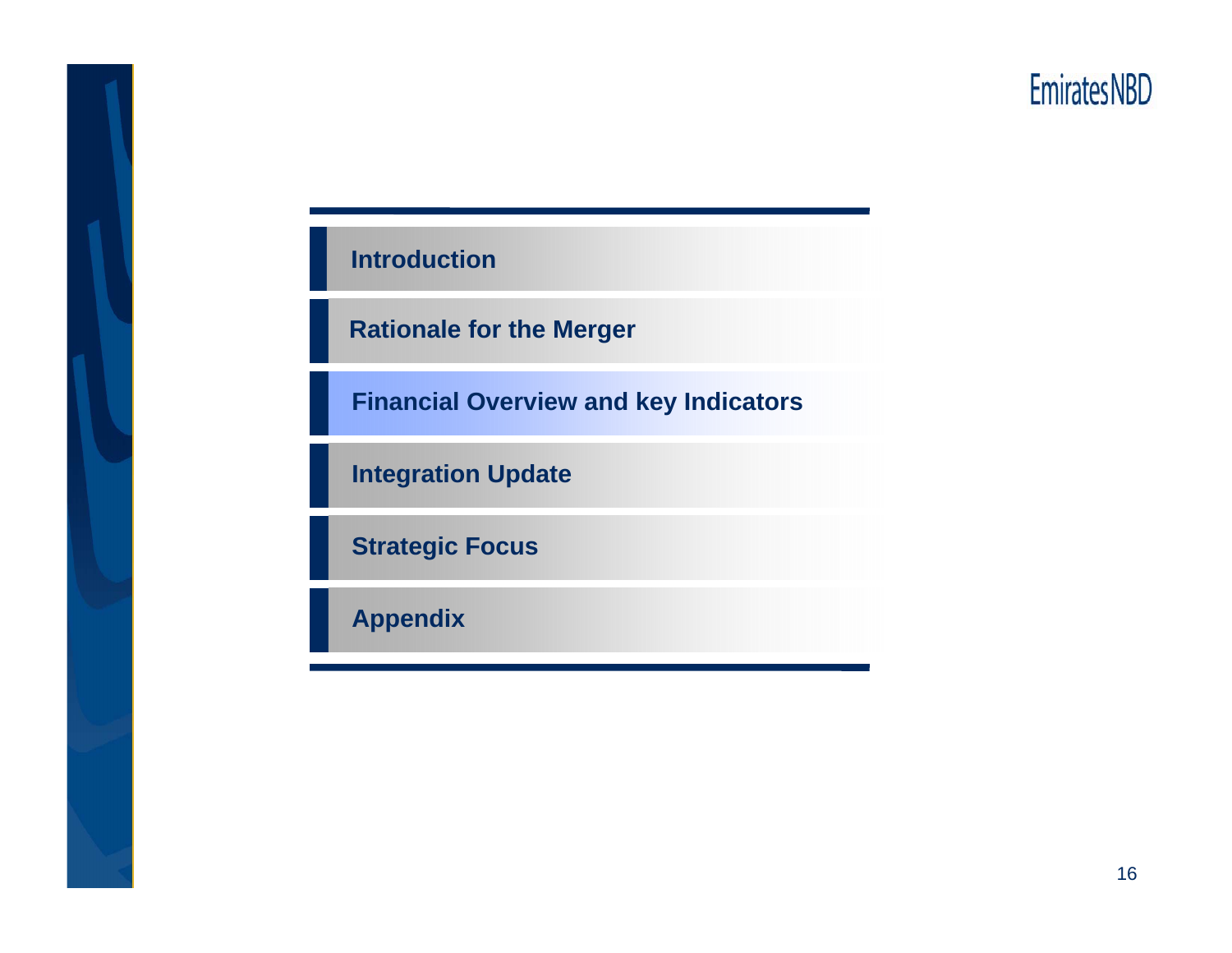# Emirates NBD has delivered strong growth in recent years



*\* Equity for 2007 is Tangible Shareholder's Equity which excludes Goodwill and Intangibles*

Source: Newswires, Financial Statements, Aggregation of EBI and NBD results

**EmiratesNBD**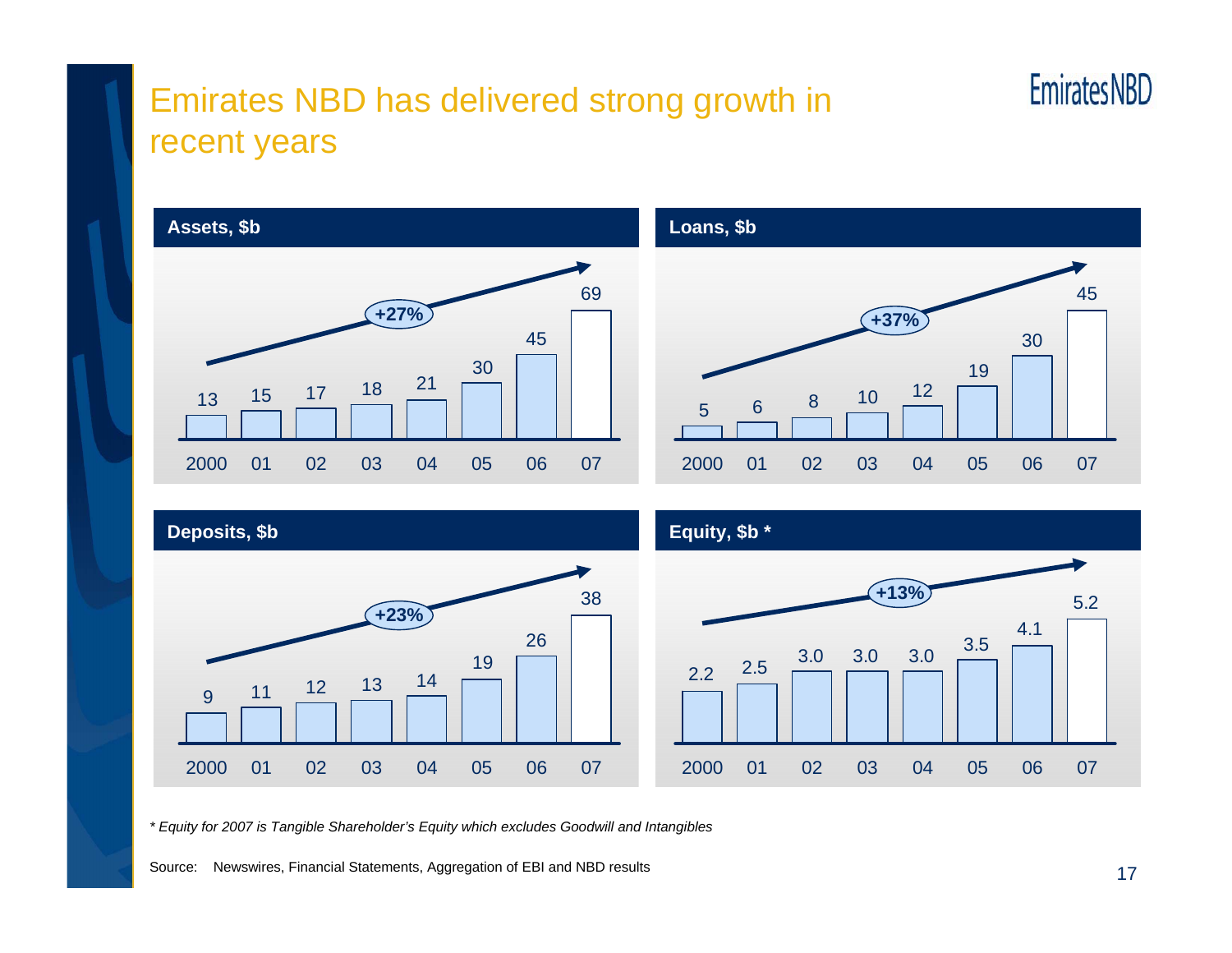

### … and a strong profit growth



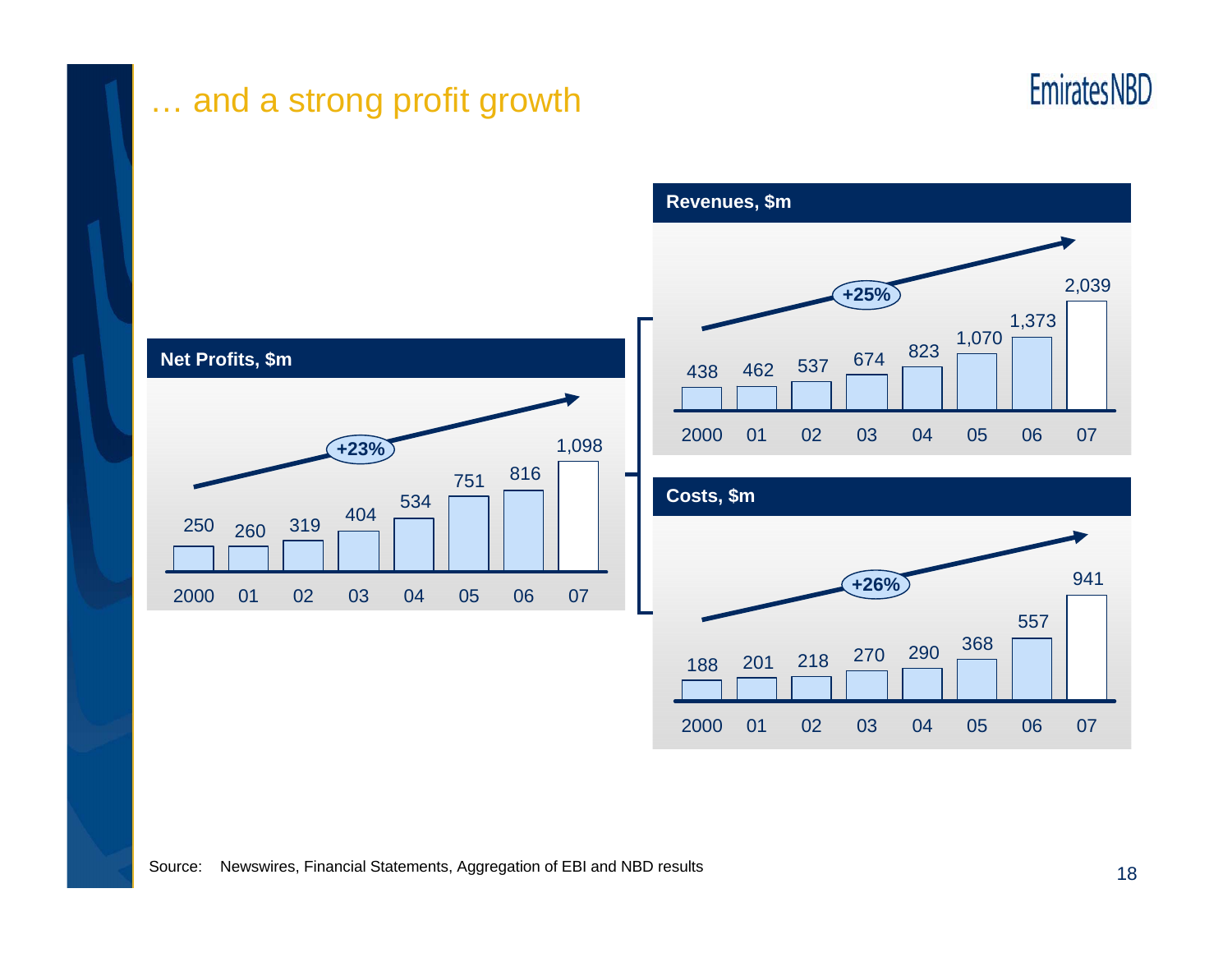# Diversified Business mix with growth in all segments…



FY 2007, %



*\* Wholesale include Corporate Banking, Investment Banking, Investment management and Treasury; Also includes Associate's revenue of AED 376m*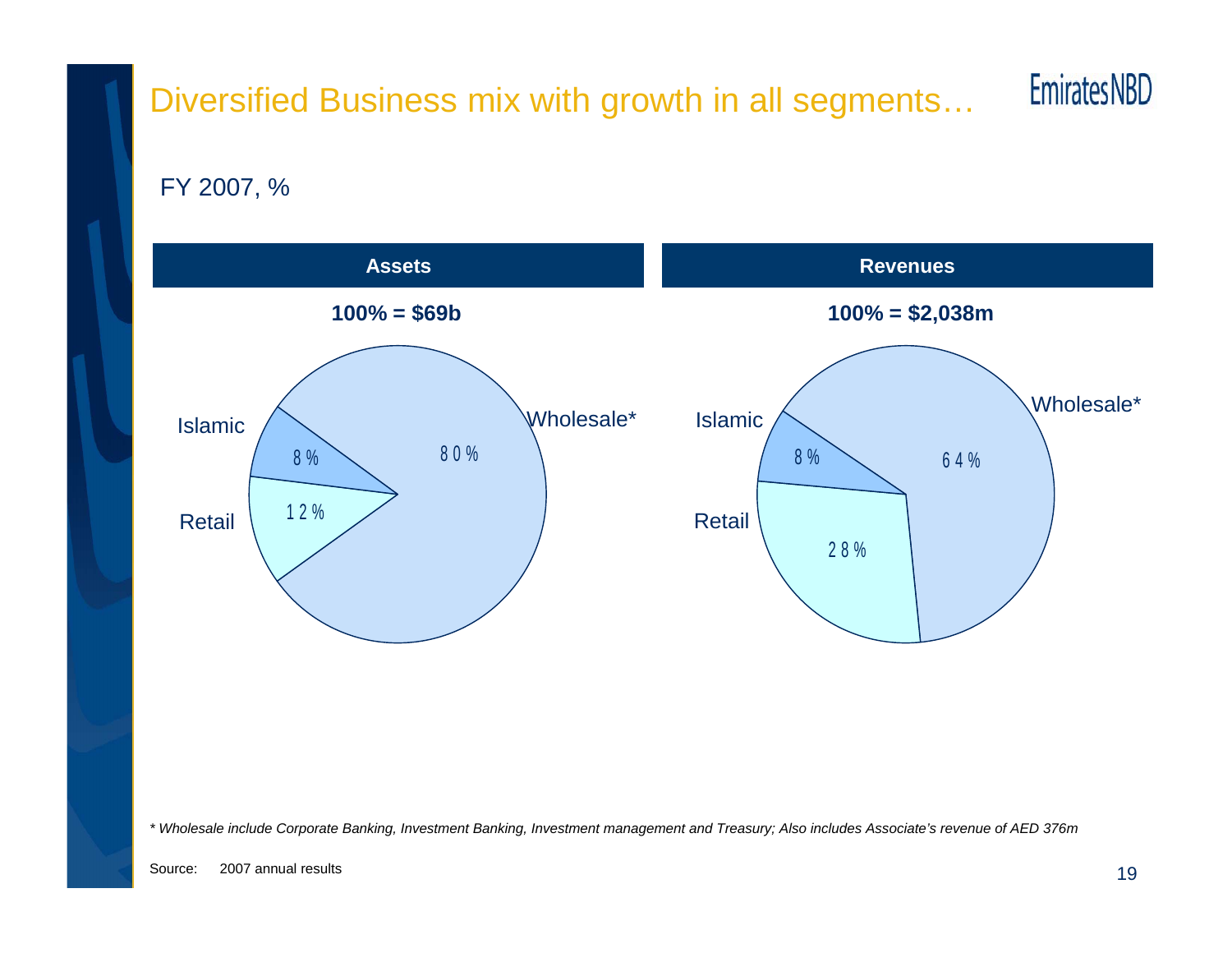# Balanced Loan Portfolio with High Degree of Security

# **EmiratesNBD**





#### **Loan Portfolio Breakdown by Type – 2007 Loan Portfolio Breakdown by Sector – 2007**







Source: Financial Statements, Aggregation of EBI and NBD results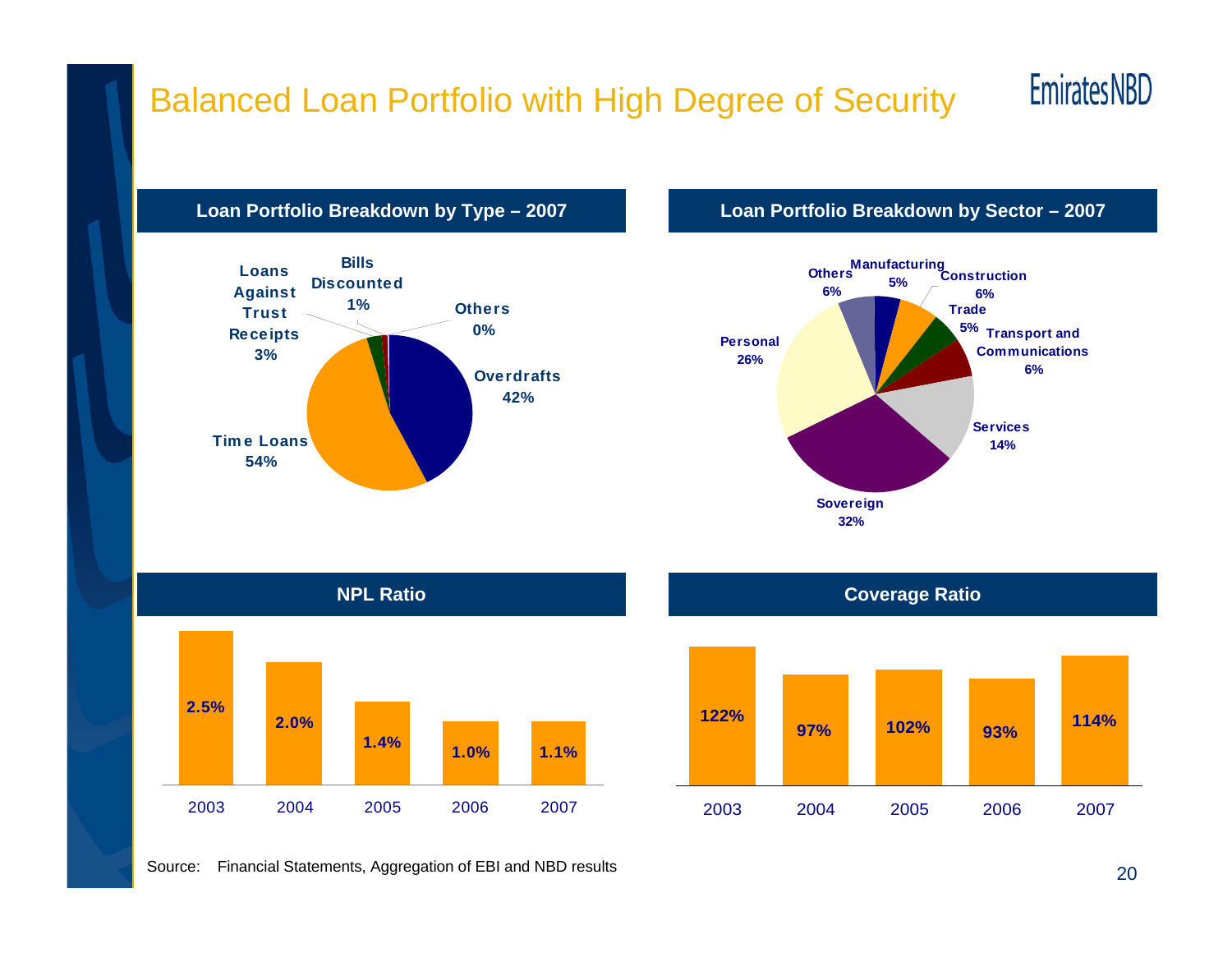# **EmiratesNBD**

### Growth Supported by Strong Capital Base

#### **Emirates NBD : Capital Highlights – December 2007**

- •Total Capital  $*$  = USD 6,192m
- •Capital Adequacy Ratio = 13.2%
- •Tier 1 Capital  $=$  USD 4,955m
- •Tier 1 Ratio  $= 10.5\%$
- •Tier 2 Capital  $=$  USD 1,237m
- •Tier  $2 /$  Tier 1 Ratio  $= 25\%$

#### **Capital Adequacy Ratio (%)**



*<sup>\*</sup>Total Capital excludes Goodwill and Intangibles*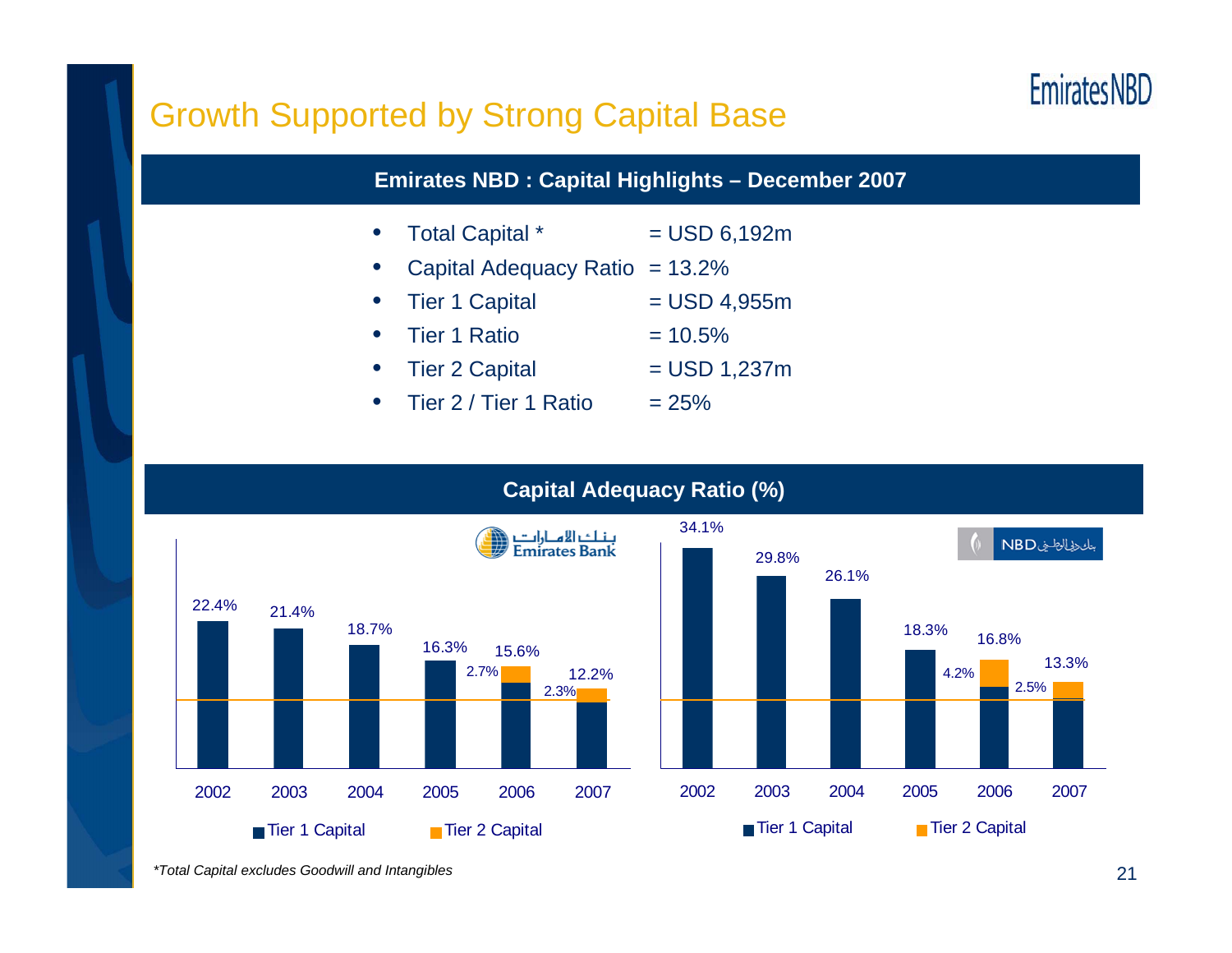# Wholesale Bank continues to deliver strong performance



CAGR





#### **Highlights**

- Wholesale Banking comprises of services provided to Multinational, Large Local and Local Corporate as well as Government linked institutions, Financial Institutions and Investment Institutions.
- Product offering comprises mainly Corporate Banking Lending, Deposits, Trade Finance, Syndications, Structuring as well as increasingly Treasury and Investment Banking.
- Historically, Corporate Banking has been a major contributor to the growth of the bank with Corporate lending and deposits growth far in excess of GDP growth.
- Emphasis increasingly placed on providing tailored Treasury and Investment Banking solutions and leveraging established relationships and capital deployed.

*\* Excluding IPO Income in 2006* Source: 2007 financial results; Aggregation of EBI and NBD results; \$1 = AED 3.67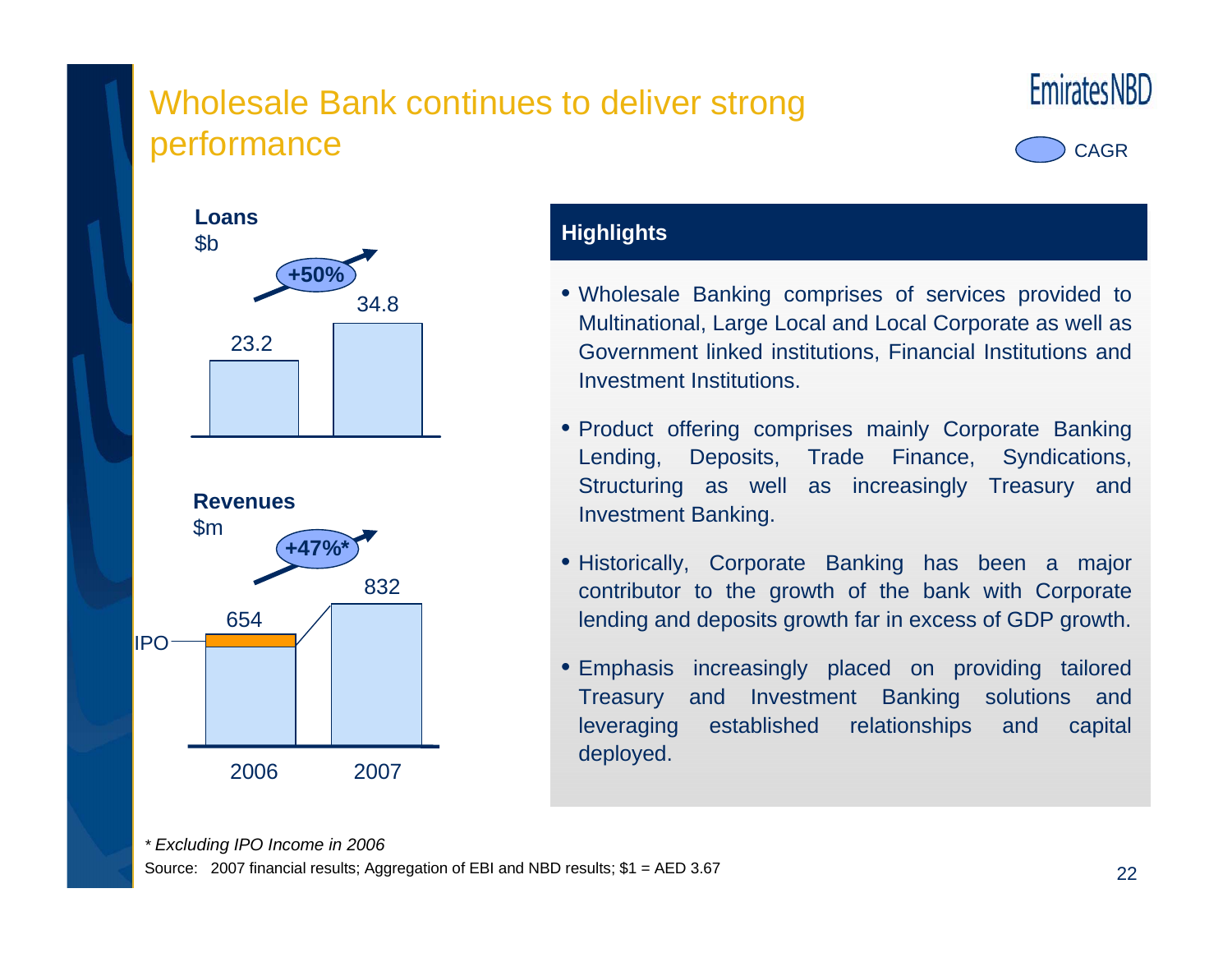# Retail Bank has the largest distribution network and dominant market share







#### **Highlights**

- The combined entity has the largest distribution network in UAE and highest market share in Loans and Deposits.
- Investment in customer service has been a key focus for both banks, which coupled with the branch and ATM footprint, is expected to be a real differentiator for the UAE customer base going forward.
- Retail businesses of both banks have shown robust growth and have won numerous awards including Best Retail Bank and Best e-Banking awards. Combining best practices will be a key success criteria and is a management focus.
- Retail banking contributed 28% of the merged entity revenues.
- The merger provides an opportunity to generate significant cost and revenue synergies in Retail Banking - US\$ 30mn.
- Core Retail products include: Current and Savings Accounts, Credit Cards, Personal Loans, Auto Loans, Mortgages and Investment Products.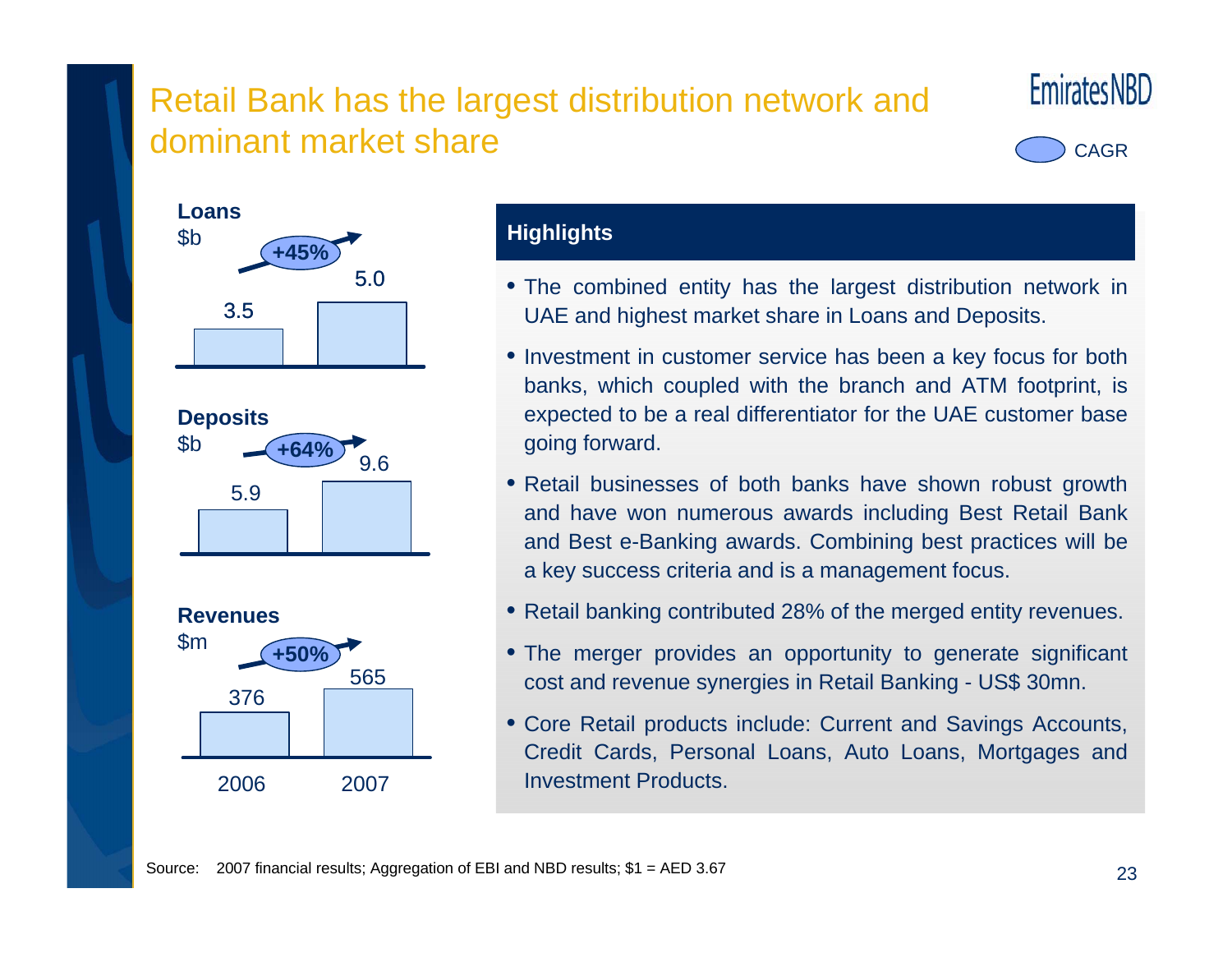# Emirates Islamic Bank has achieved the fastest growth in UAE







#### **Highlights**

- Emirates Islamic Bank has become the fastest growing Islamic bank in the UAE, since its inception in 2004.
- The business has been more than doubling assets and income every year and is rapidly increasing its market share of Islamic banking traditionally dominated by two other banks.
- NBD had recently entered Islamic banking business and would now capitalize on the strengths of Emirates Islamic Bank.
- Significant market opportunities still exist for the combined group to significantly grow its Islamic footprint.
- A broad product range is on offer for Islamic financing which includes:
	- Retail: Vehicle & Goods Murabaha financing, Credit Cards, Home Finance, Finance for Services (e.g. rent), Investments and Current, Savings and Investment Deposit Accounts
	- Corporate: Murabaha, Ijarah, Real Estate Financing, Trade Finance, Secured Overdraft, Syndications, Sukuks and Islamic Investment Products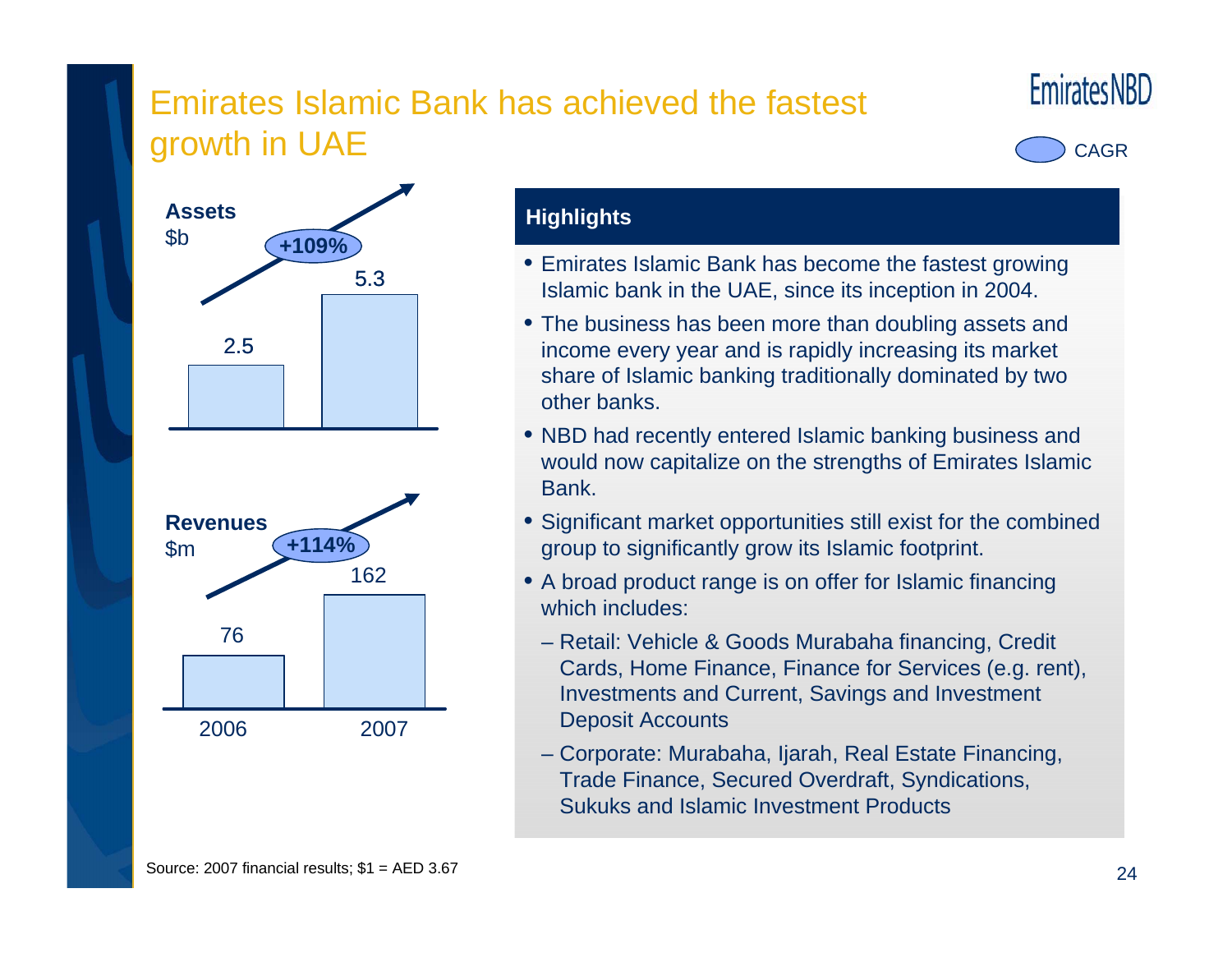| Key Performance Indicators : 2007 vs. 2006 | <b>Emirates NBD</b>                   |      |
|--------------------------------------------|---------------------------------------|------|
|                                            | بـنـلـــْ الامــارات<br>Emirates Bank |      |
| <b>Total Income</b>                        | <b>USD 1.15 bn</b>                    | 46%  |
| <b>Total Costs</b>                         | <b>USD 0.46 bn</b>                    | 46%  |
| <b>Net Profit</b>                          | <b>USD 0.65 bn</b>                    | 27%  |
| <b>Basic &amp; Diluted EPS</b>             | <b>USD 0.22</b>                       | 26%  |
| <b>Return on Equity</b>                    | 24.3%                                 | 1.6% |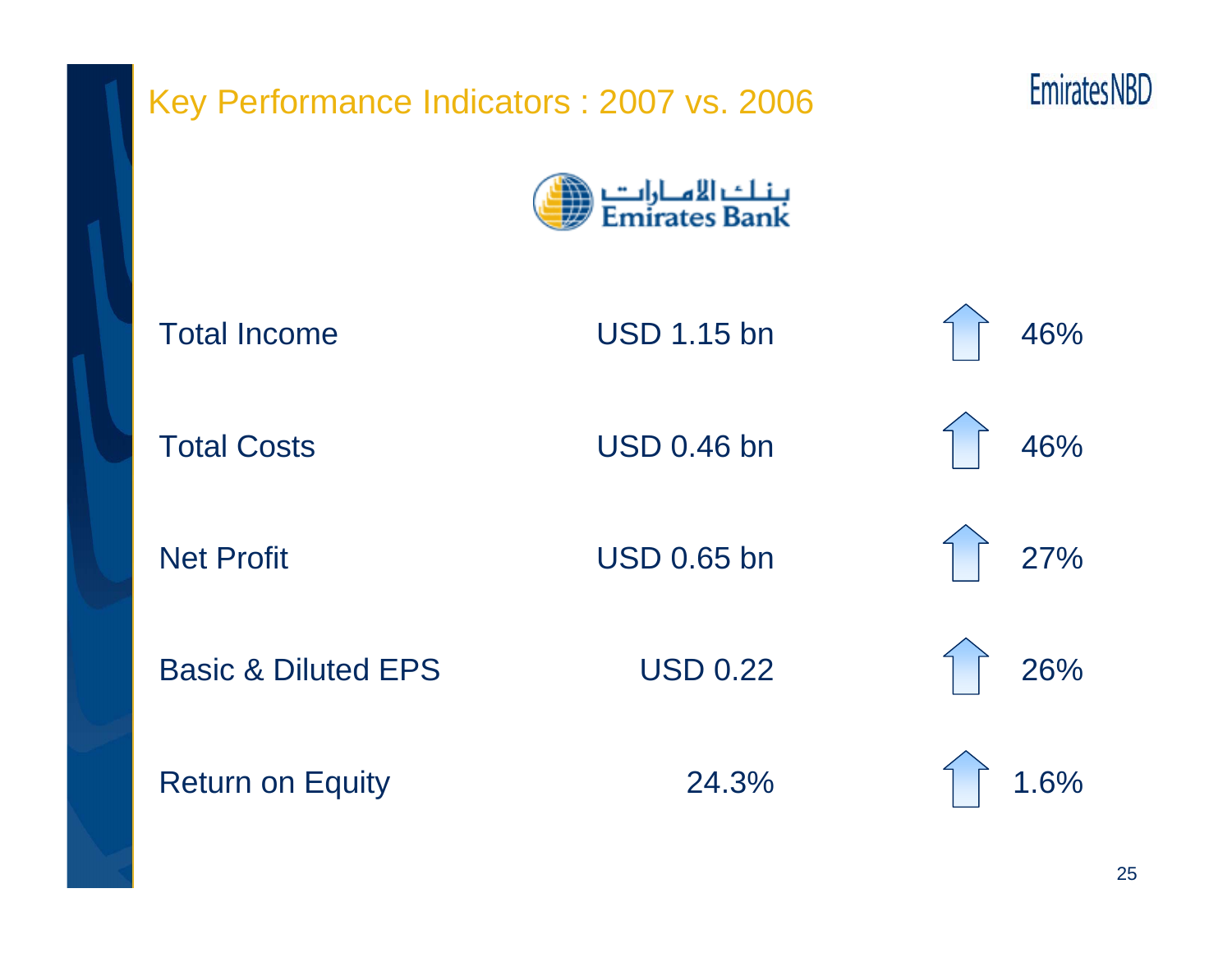| Key Performance Indicators : 2007 vs. 2006 | <b>Emirates NBD</b> |      |
|--------------------------------------------|---------------------|------|
|                                            | بالحطال الطياف      |      |
| <b>Total Income</b>                        | <b>USD 0.77 bn</b>  | 53%  |
| <b>Total Costs</b>                         | <b>USD 0.28 bn</b>  | 55%  |
| <b>Net Profit</b>                          | <b>USD 0.44 bn</b>  | 44%  |
| <b>Basic &amp; Diluted EPS</b>             | <b>USD 0.28</b>     | 45%  |
| <b>Return on Equity</b>                    | 23.7%               | 4.5% |
|                                            |                     |      |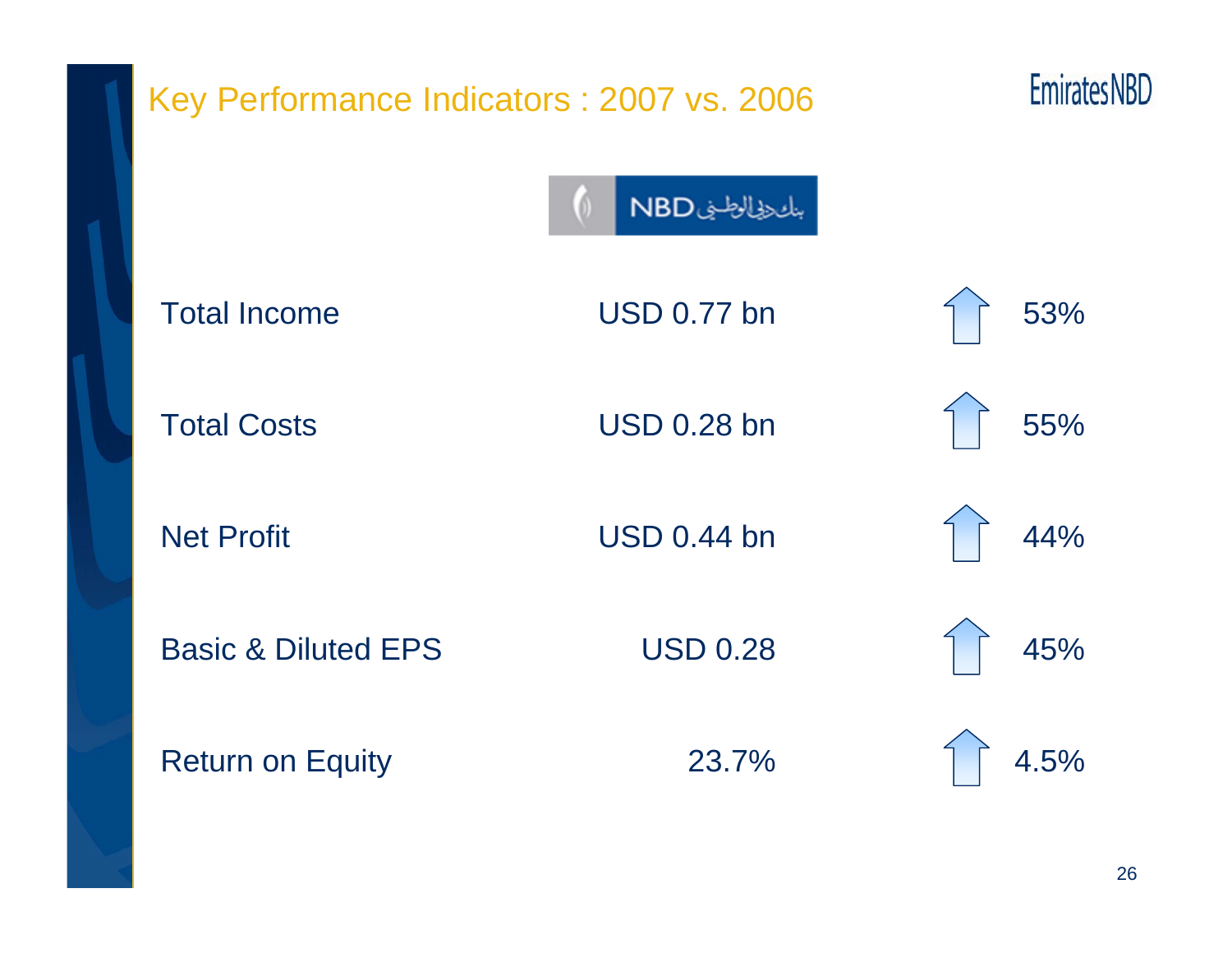### Net Interest Margins & Cost Income Ratio trends

# **EmiratesNBD**



**3.00**بالح ولي المطليف NBD **2.75 2.50 2.25 2.102.02 2.01 1.98**П **1.97 1.97 1.91 2.00 1.831.751.50** Q4'07 **Q1'06 Q2'06 Q3'06 Q4'06 Q1'07 Q2'07 Q3'07 Q4'07**

**Cost Income Ratio**

**Net Interest Margin**



27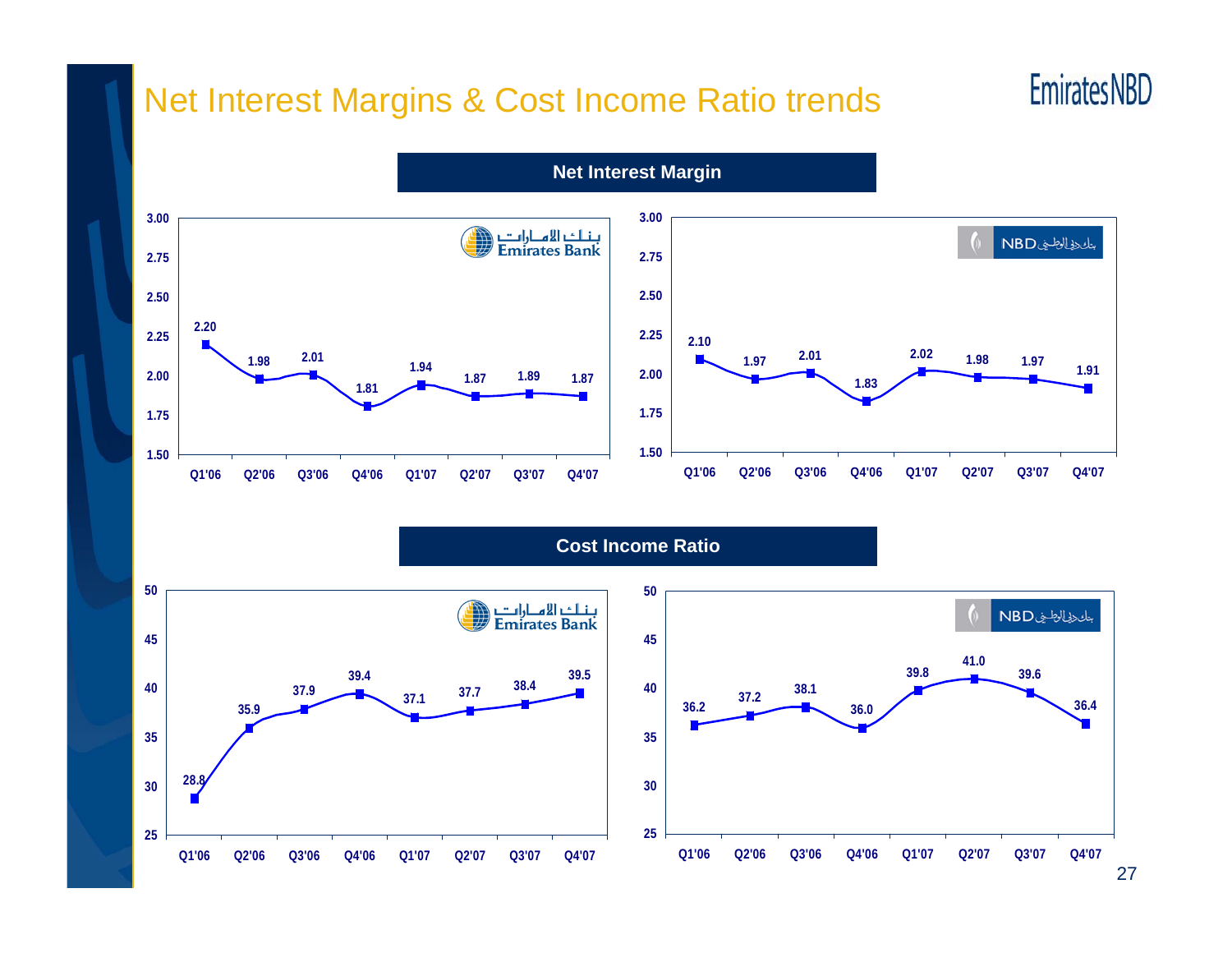### Balanced Income Streams

# **EmiratesNBD**



**Net Profit and ROE evolution**





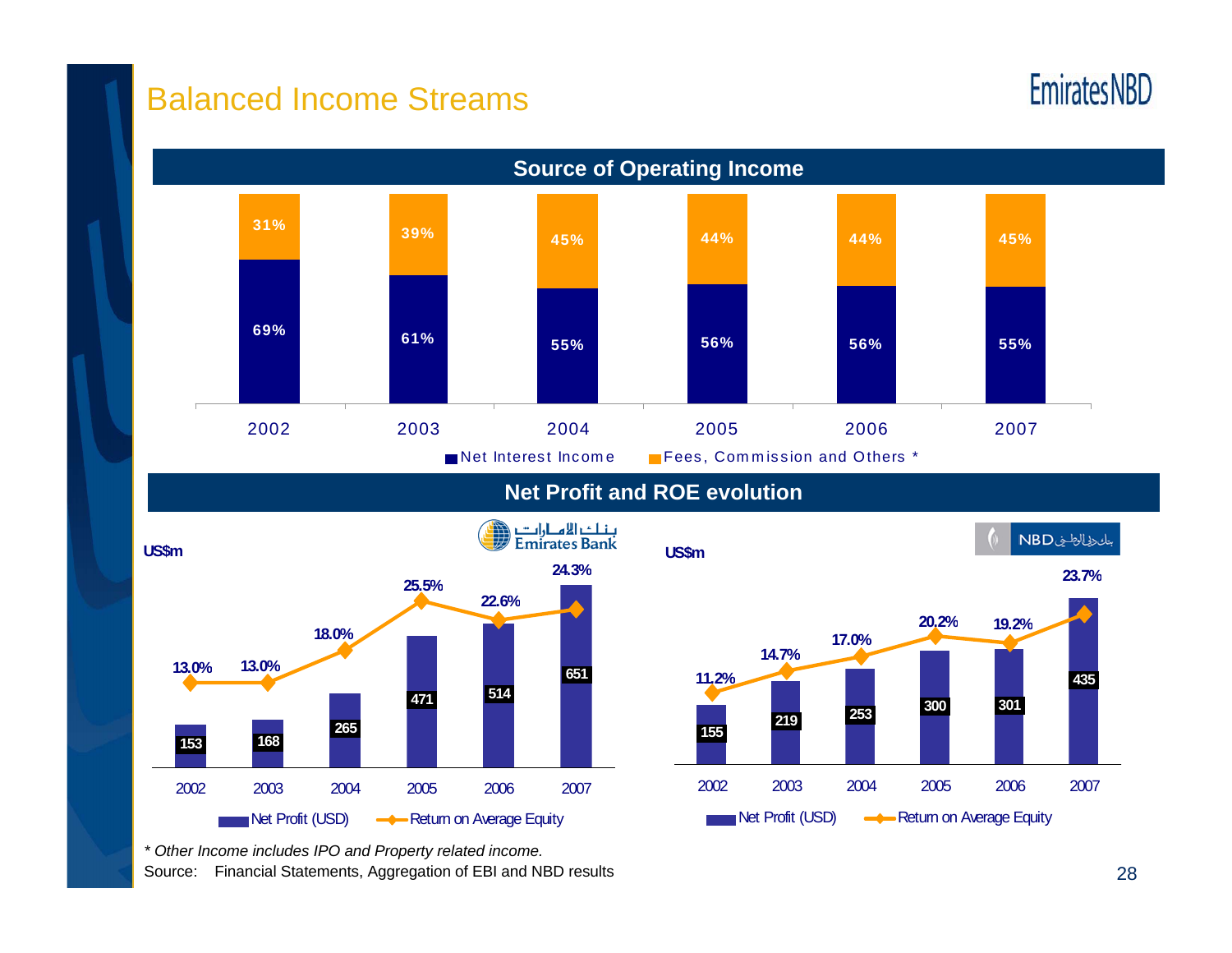# **EmiratesNBD**

#### **Introduction**

**Rationale for the Merger**

**Financial Overview and key Indicators**

**Integration update**

**Strategic Focus**

**Appendix**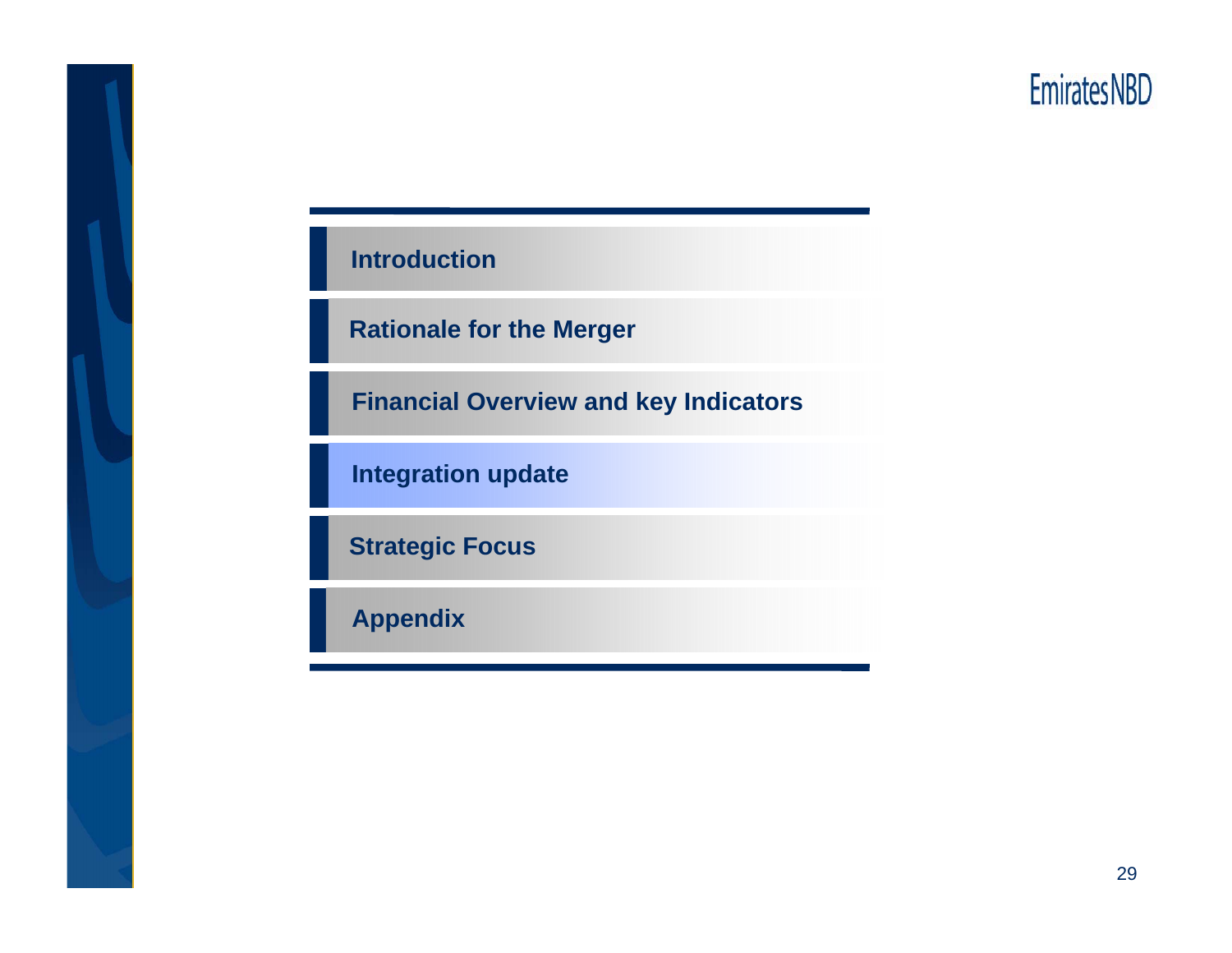### Integration Update



- $\mathcal{L}_{\mathcal{A}}$ Defined future strategy, target business and operating model.
- $\mathcal{L}_{\mathcal{A}}$  Formalized organization structure for the combined entity and appointed new management team.
- $\mathcal{L}_{\mathcal{A}}$ Developed integration implementation plan till mid 2009.
- П Started co-location of teams from both banks.
- П Started to leverage extended product range across combined customer base, e.g. mortgage products.
- П Integrated ATM network of the two banks.
- $\mathcal{L}_{\mathcal{A}}$ Optimized fund raising strategy, joint funding plan being implemented.
- П First cost-synergies realized, e.g. through process harmonization/ optimization and joint sourcing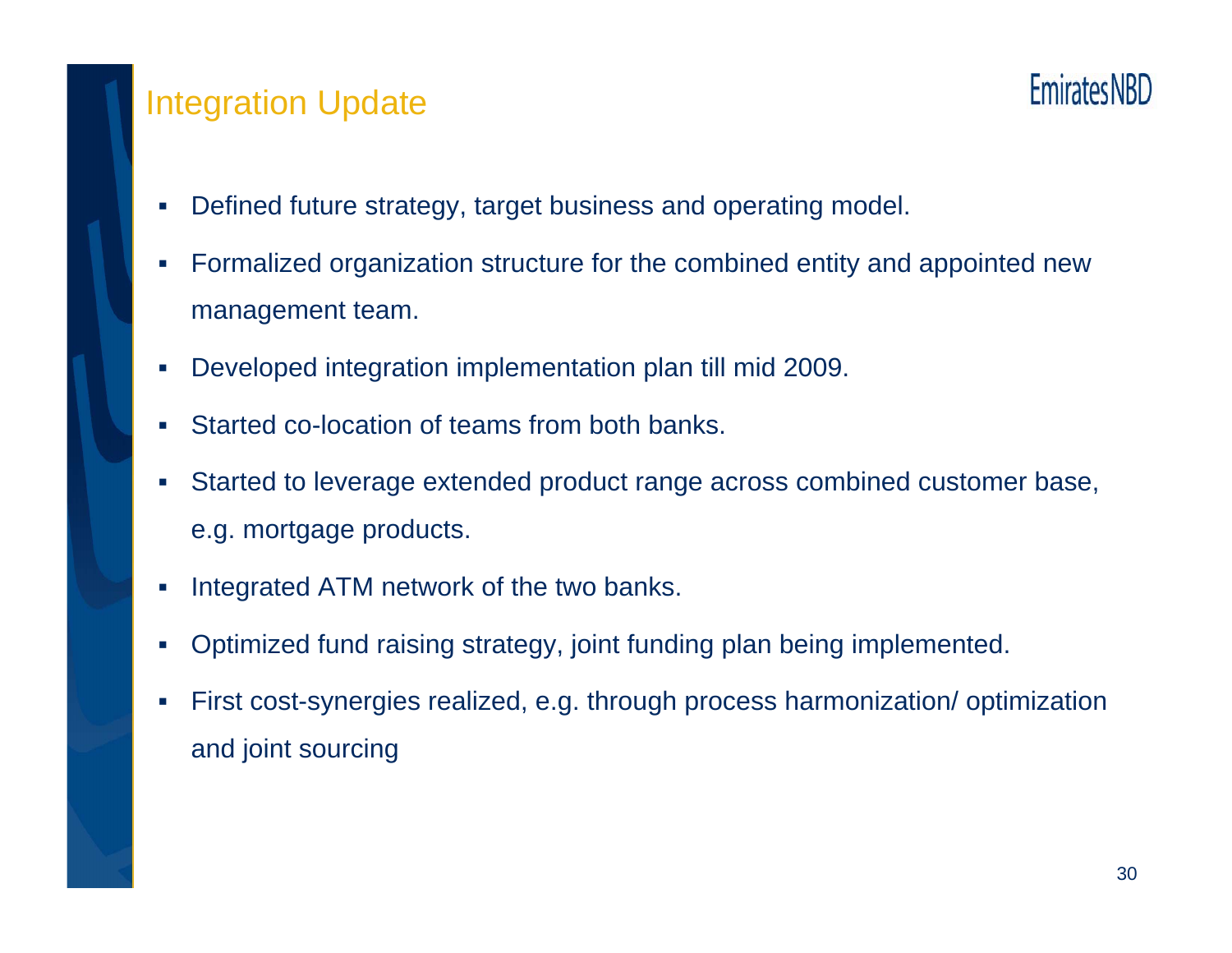### Integration milestones going forward

**EmiratesNBD** 

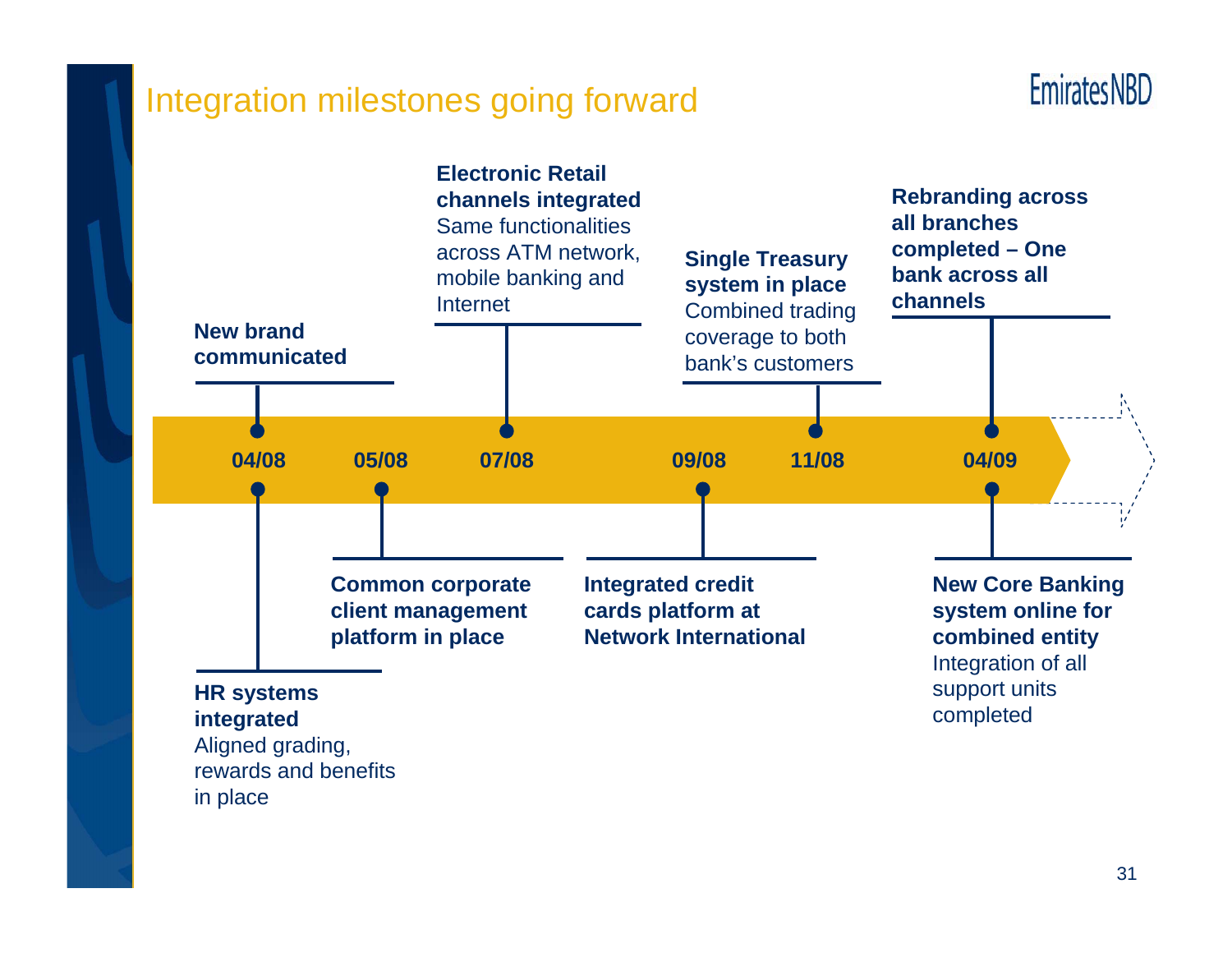# **EmiratesNBD**

#### **Introduction**

**Rationale for the Merger**

**Financial Overview and key Indicators**

**Integration Update**

**Strategic Focus**

**Appendix**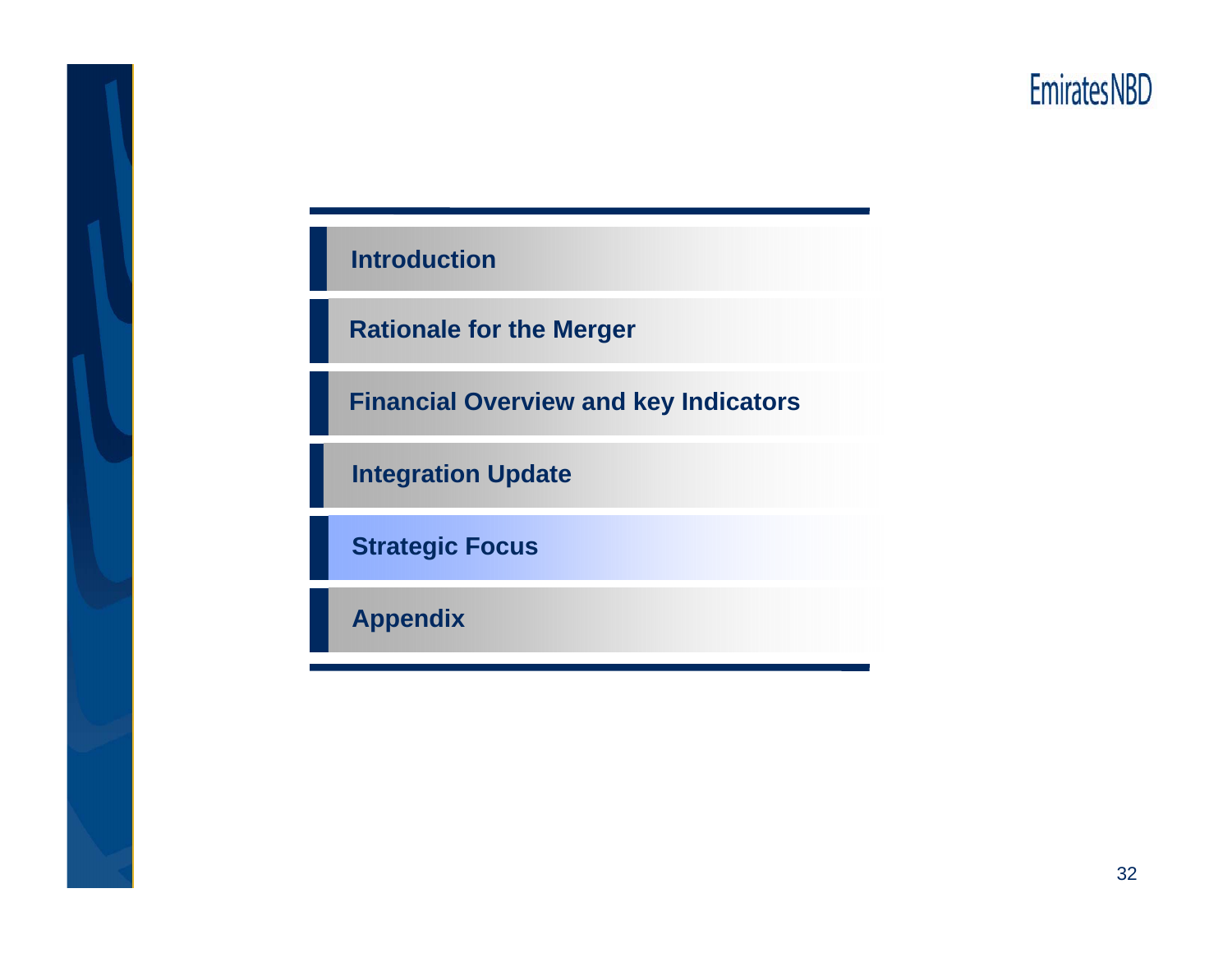

### Emirates NBD strategy

**1**

**2**

**3**

**4**

**5**

**6**

**7**

**EmiratesNBD** 

**Pursue profitable growth in Retail Banking**

**Establish a distinctive Wealth Management offering**

**Consolidate and enhance market position in Corporate Banking** 

**Develop a leading regional Investment Banking franchise**

**Expand Islamic Banking**

**Pursue expansion in the GCC and other key strategic markets**

**Integrate organizational resources to build a scalable platform**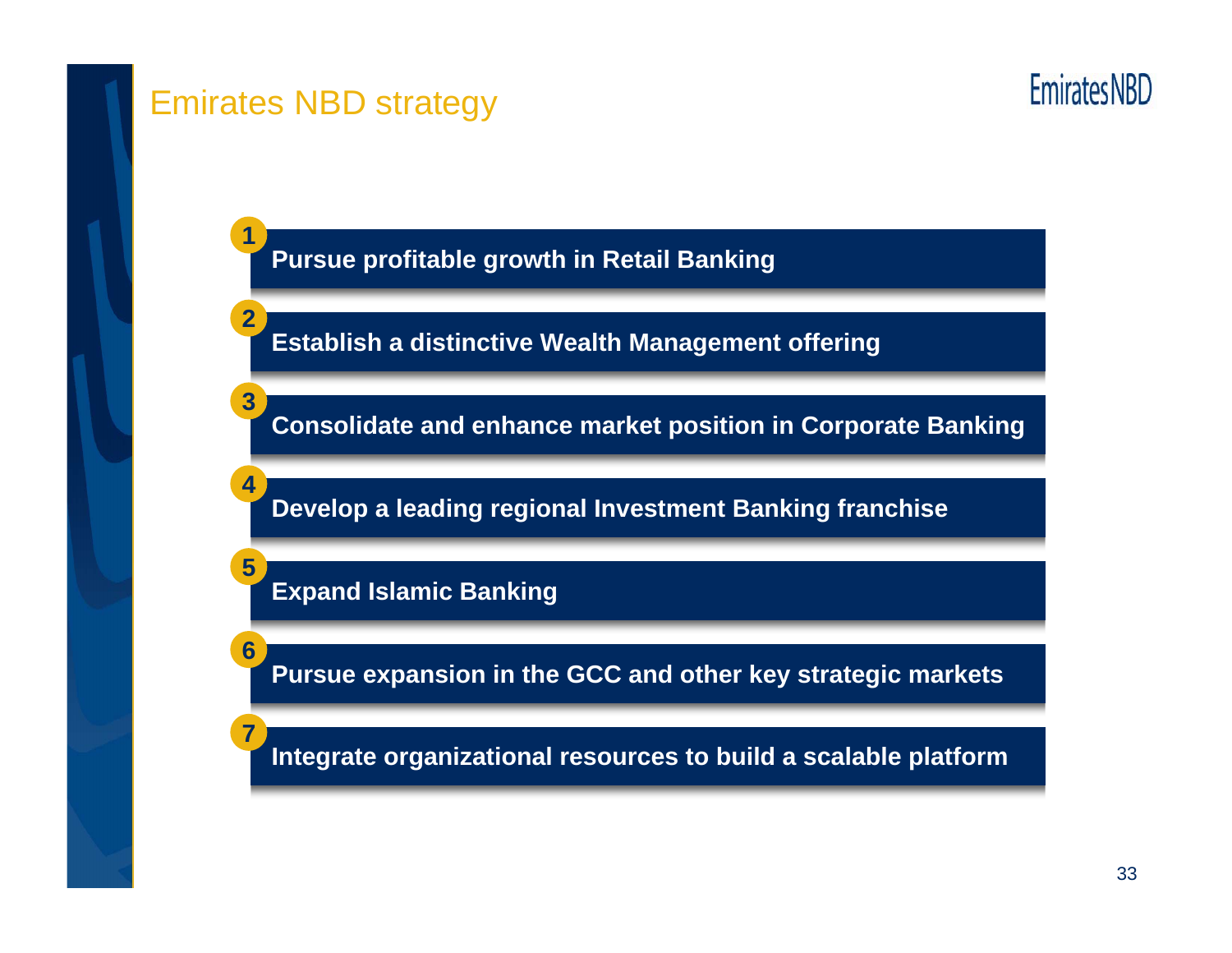# Emirates NBD Strategic Priorities

# **EmiratesNBD**

| <b>Retail</b>                          | Create and exploit the largest distribution network in the UAE<br>Increase share-of-wallet<br>Develop a strong brand<br>Leverage best practice<br>Offer superior service<br><b>Operational efficiency</b>                                                                                                           |
|----------------------------------------|---------------------------------------------------------------------------------------------------------------------------------------------------------------------------------------------------------------------------------------------------------------------------------------------------------------------|
| <b>Wealth</b><br><b>Management</b>     | Leverage platforms of EBI's AI Shaheen and NBD's Suhail<br>Expand to other countries in the GCC region<br>Increase share of wallet<br>Grow the existing private banking business<br>Leverage investment banking, asset management, structured product, real<br>estate, trust and family office product capabilities |
| $\overline{3}$<br>Corporate<br>and SME | Increase share of wallet from large corporate and institutional clients<br>Enhance Mid Cap/ SME customer base<br>Enhance trade finance, cash management and treasury offering<br>Leverage balance sheet and capital to win larger deals<br>Expand the financial institution business on an international basis      |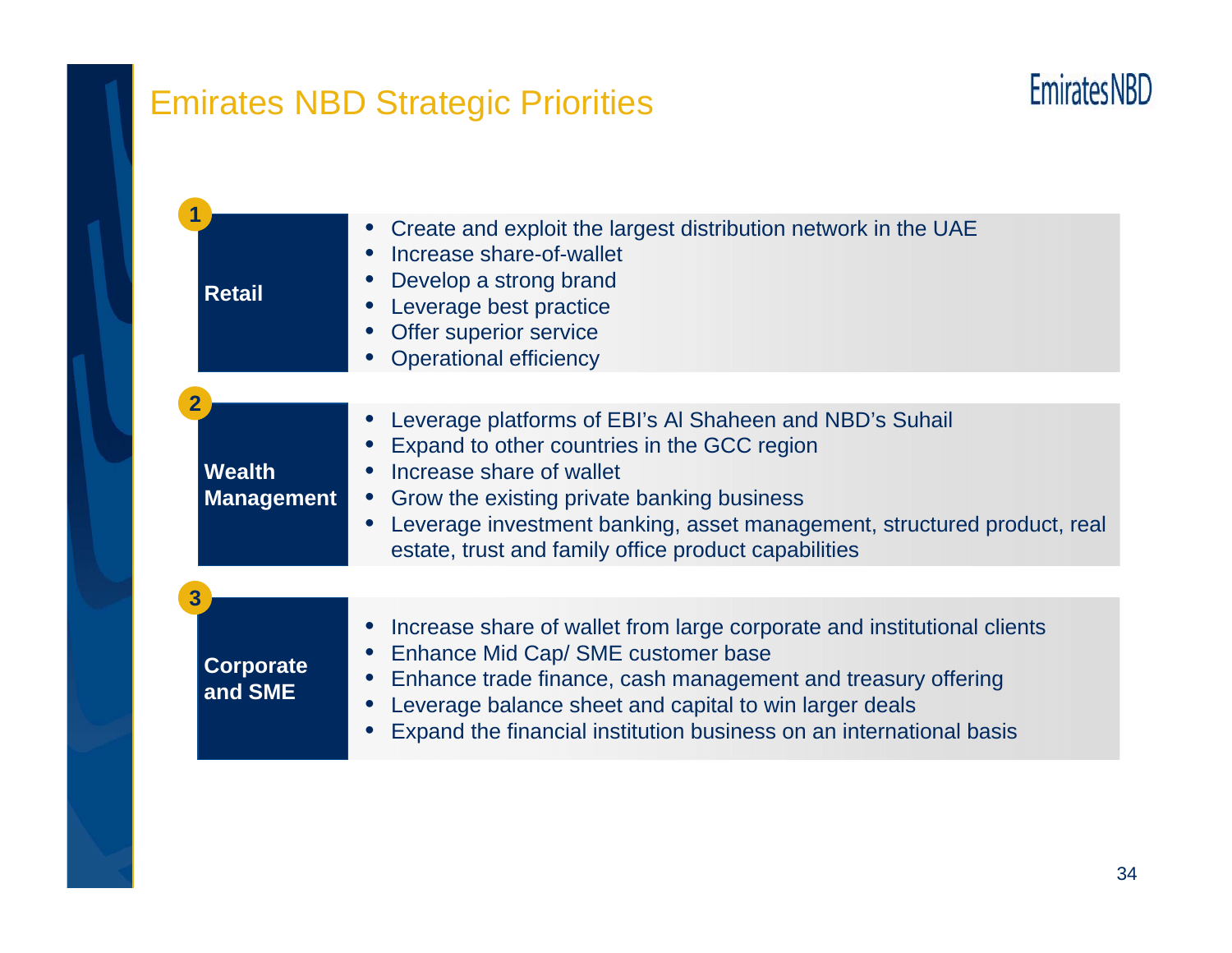# Emirates NBD Strategic Priorities (Cont'd)

| 4<br><b>Investment</b><br><b>Banking</b>  | Create a world class platform in terms of people and product capability<br>$\bullet$<br>Enhance cross-selling to the corporate and institutional clients base<br>Leverage Dubai's development as a regional financial centre |
|-------------------------------------------|------------------------------------------------------------------------------------------------------------------------------------------------------------------------------------------------------------------------------|
| 5                                         |                                                                                                                                                                                                                              |
| <b>Islamic</b><br><b>Banking</b>          | Expand Emirates Islamic Bank branch network<br>Cross-sell to broader customer base<br>Develop innovative Shariah compliant products                                                                                          |
|                                           |                                                                                                                                                                                                                              |
| 6<br><b>Strategic</b><br><b>Expansion</b> | Strengthen presence in existing markets<br>Exploit the financial strength and scale in the GCC and the wider region<br>Pursue growth through strategic acquisitions in our chosen geographies.                               |
|                                           |                                                                                                                                                                                                                              |
| <b>IT and</b><br><b>Operations</b>        | Integrate the back-office operations of EBI and NBD<br>Maintain investment in technology<br>Develop best-in-class corporate governance and risk management                                                                   |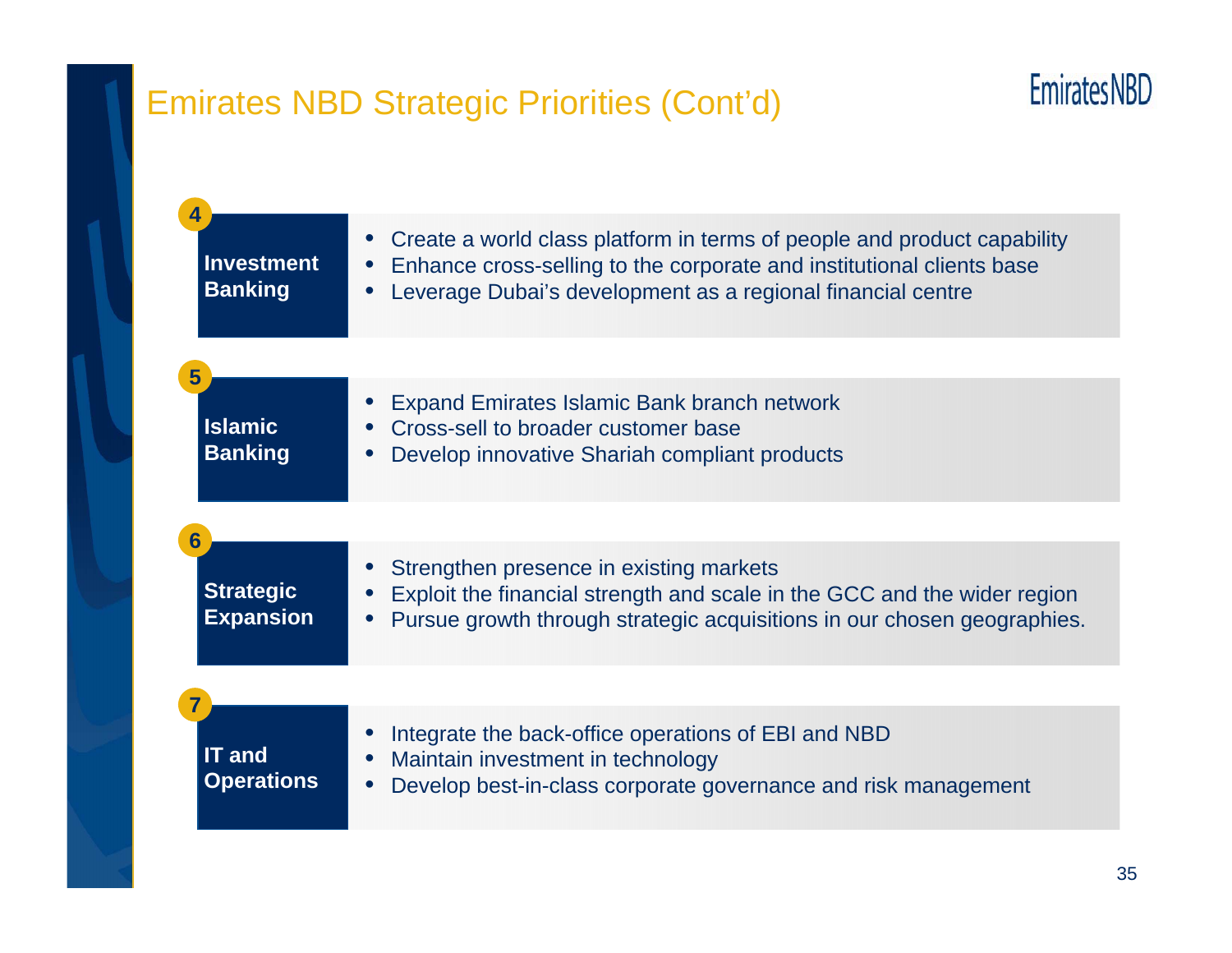# **EmiratesNBD**

#### **Introduction**

**Rationale for the Merger**

**Financial Overview and key Indicators**

**Integration Update**

**Strategic Focus**

**Appendix**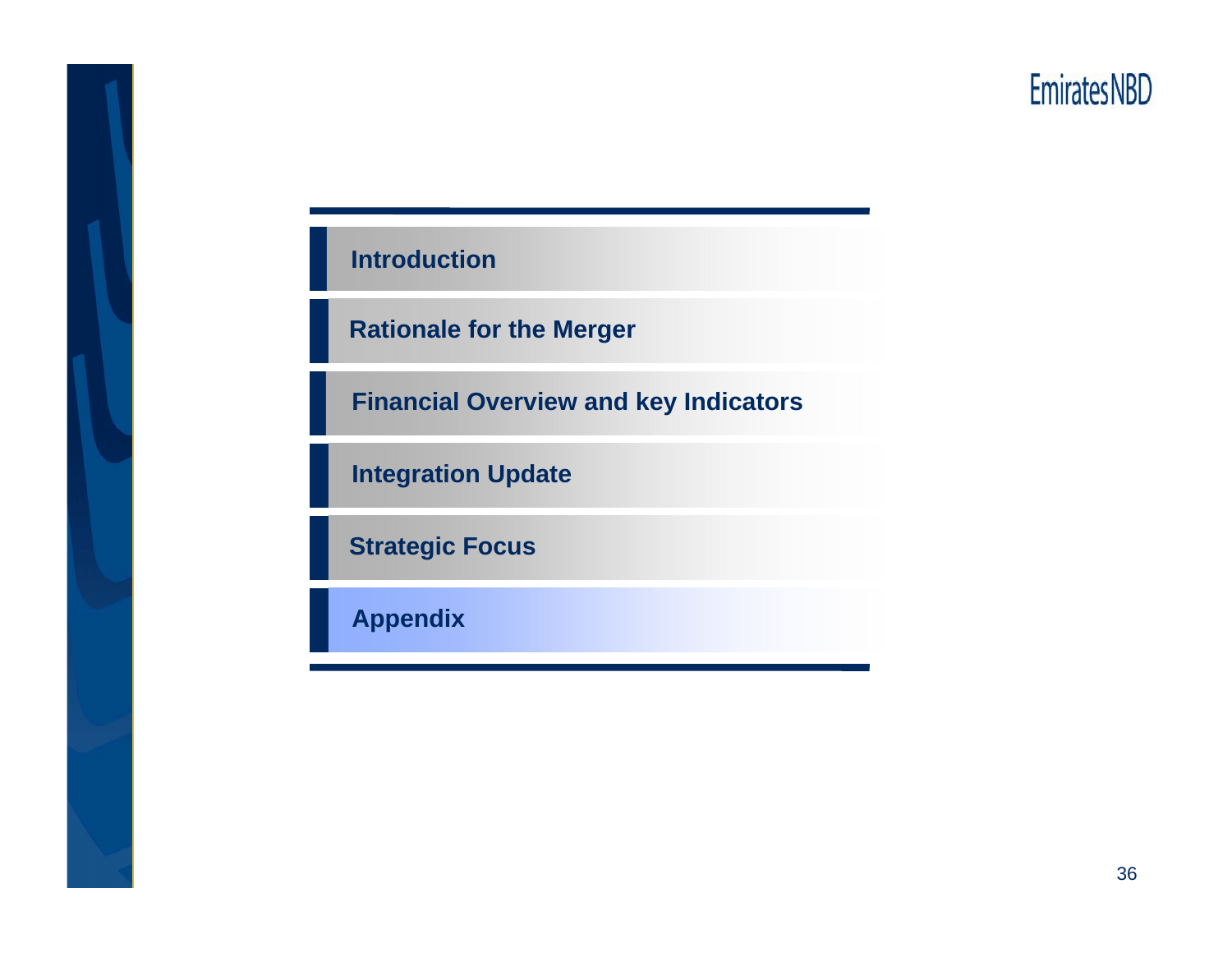

### Awards

# **EmiratesNBD**

- $\Box$ Named "Best Bank in the UAE for the Year 2007" by the Banker Magazine.
- $\Box$ Awarded JP Morgan Chase Quality Recognition Award.
- $\Box$ Community Recognition Award from Dubai Police.

# بنك طالطين NBD

- $\Box$ Name Best Bank in UAE for the fifth consecutive year by Global Finance Magazine.
- □ "Best Retail Bank in UAE 2006" award from The Asian Banker Excellence.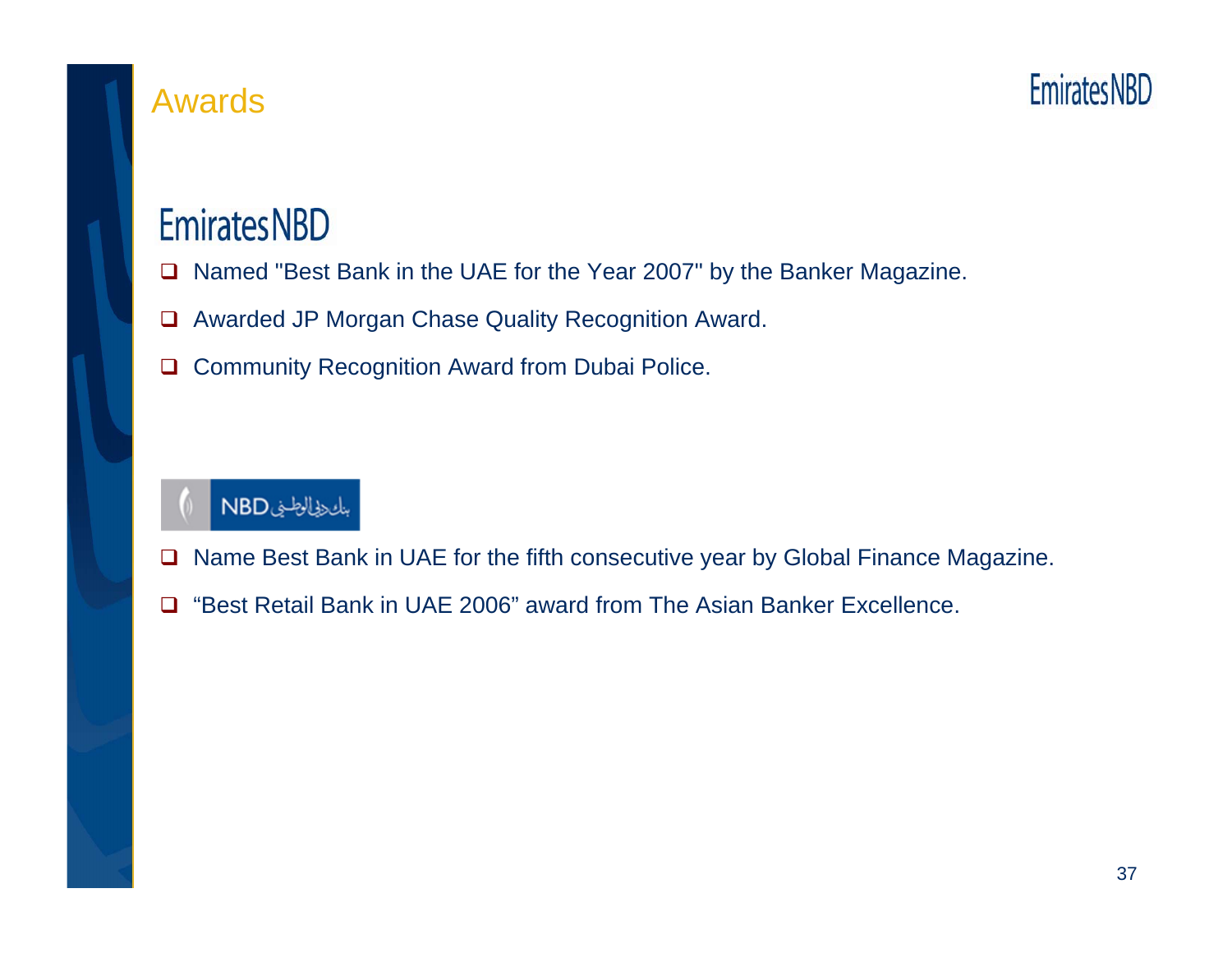# Awards (Cont'd)



- $\Box$ Best trade finance provider in UAE for 2007 by Global Finance Magazine.
- Awarded 4th Middle East e-banking leadership award by Middle East Excellence Awards Institute.
- **□** Emirates Post issued set of commemorative stamps to celebrate 30 years of Emirates Bank.
- □ "Best Retail Banking Branch Innovation Award for Asia Pacific and the Middle East" from The Excellence in Retail Financial Services Awards Program.
- H.E. Ahmed Al Tayer Conferred "Arab Banking Personality of the Year Award" by the Union of Arab Banks (UAB).
- H.E. Ahmed Al Tayer awarded prestigious "lifetime achievement award for 2007" by The Banker Middle East.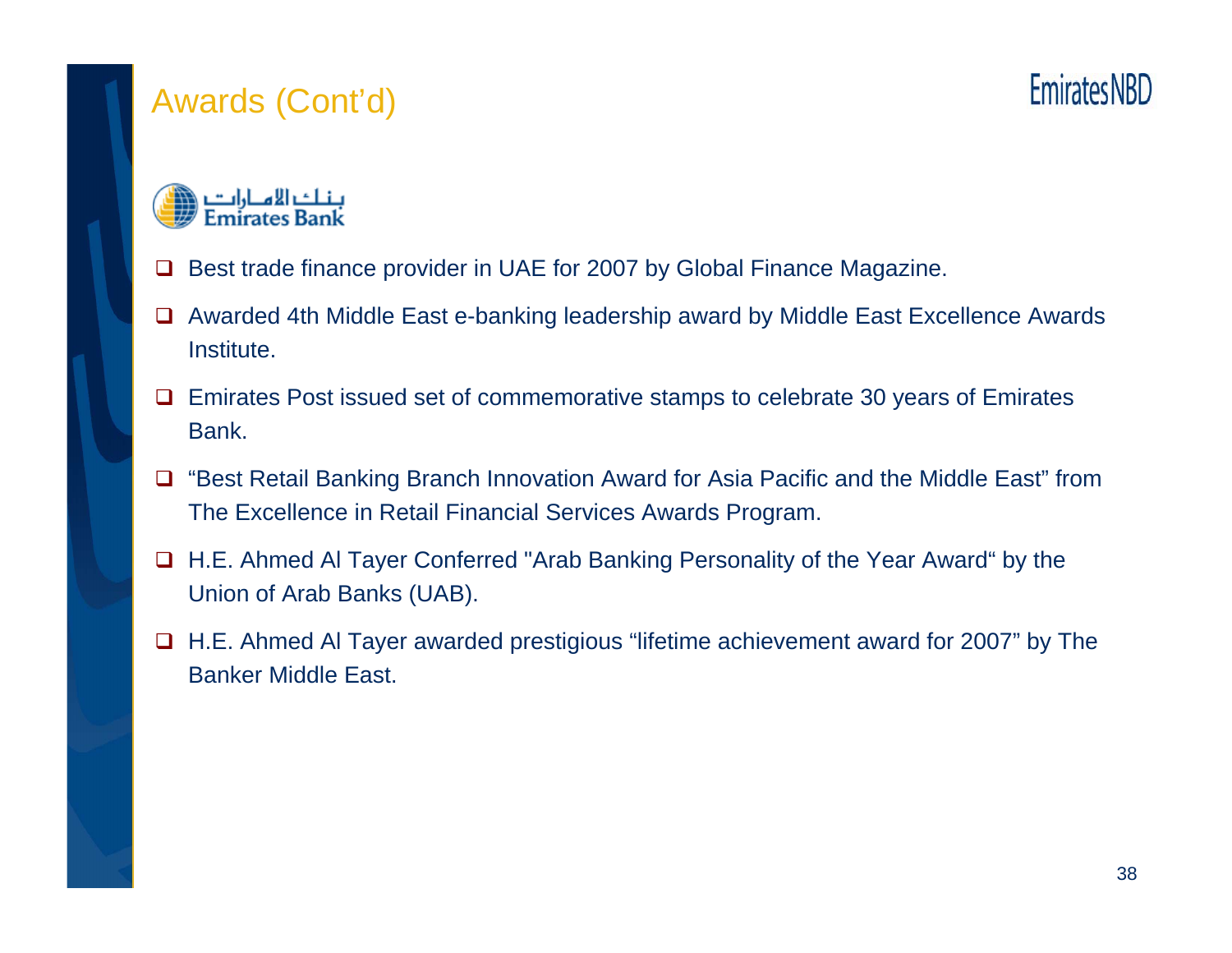### Large Deals Concluded

**EmiratesNBD** 



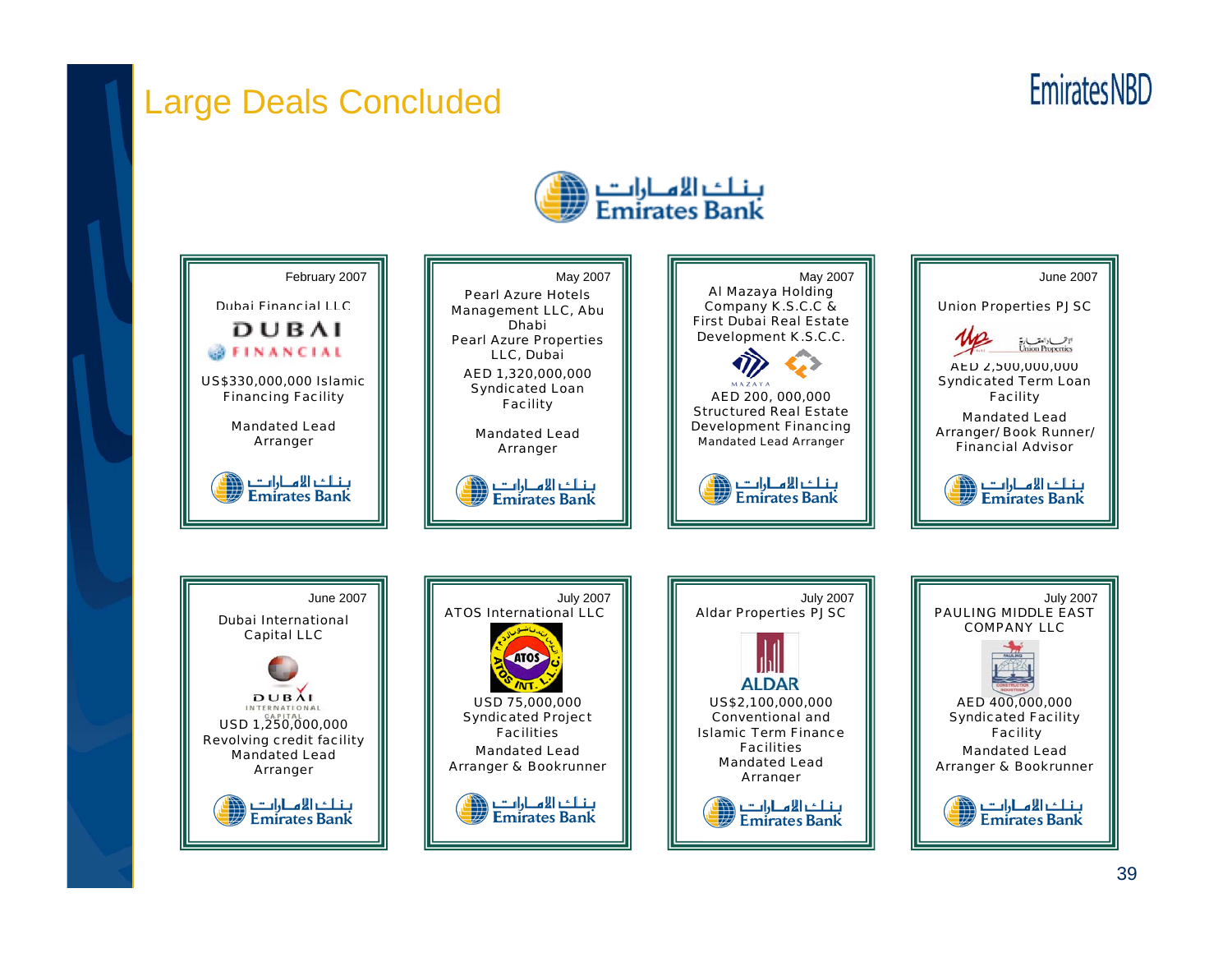# Large Deals Concluded (Cont'd)

# **Emirates NBD**



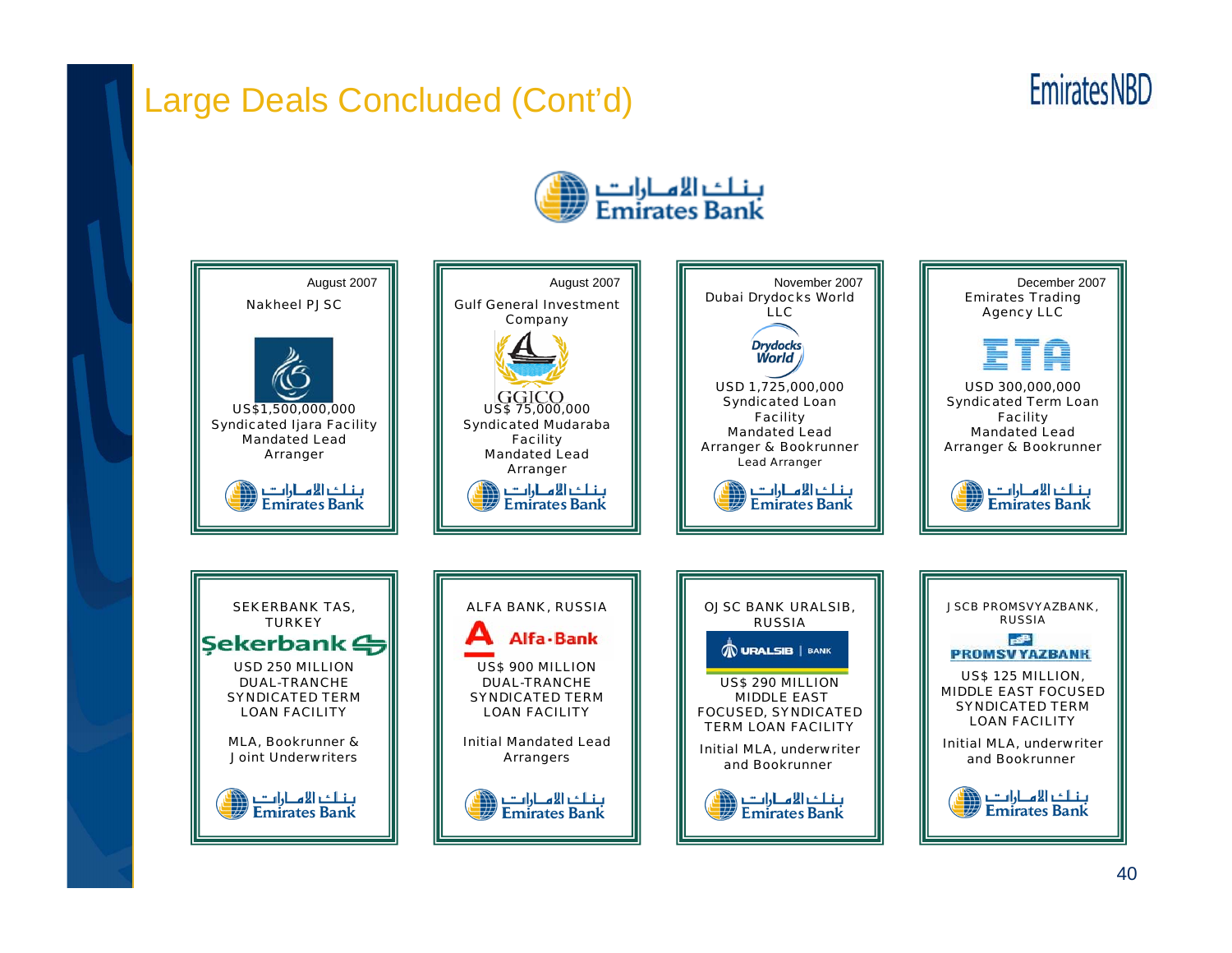# Large Deals Concluded

# **Emirates NBD**

# بالحاط الطليف NBD